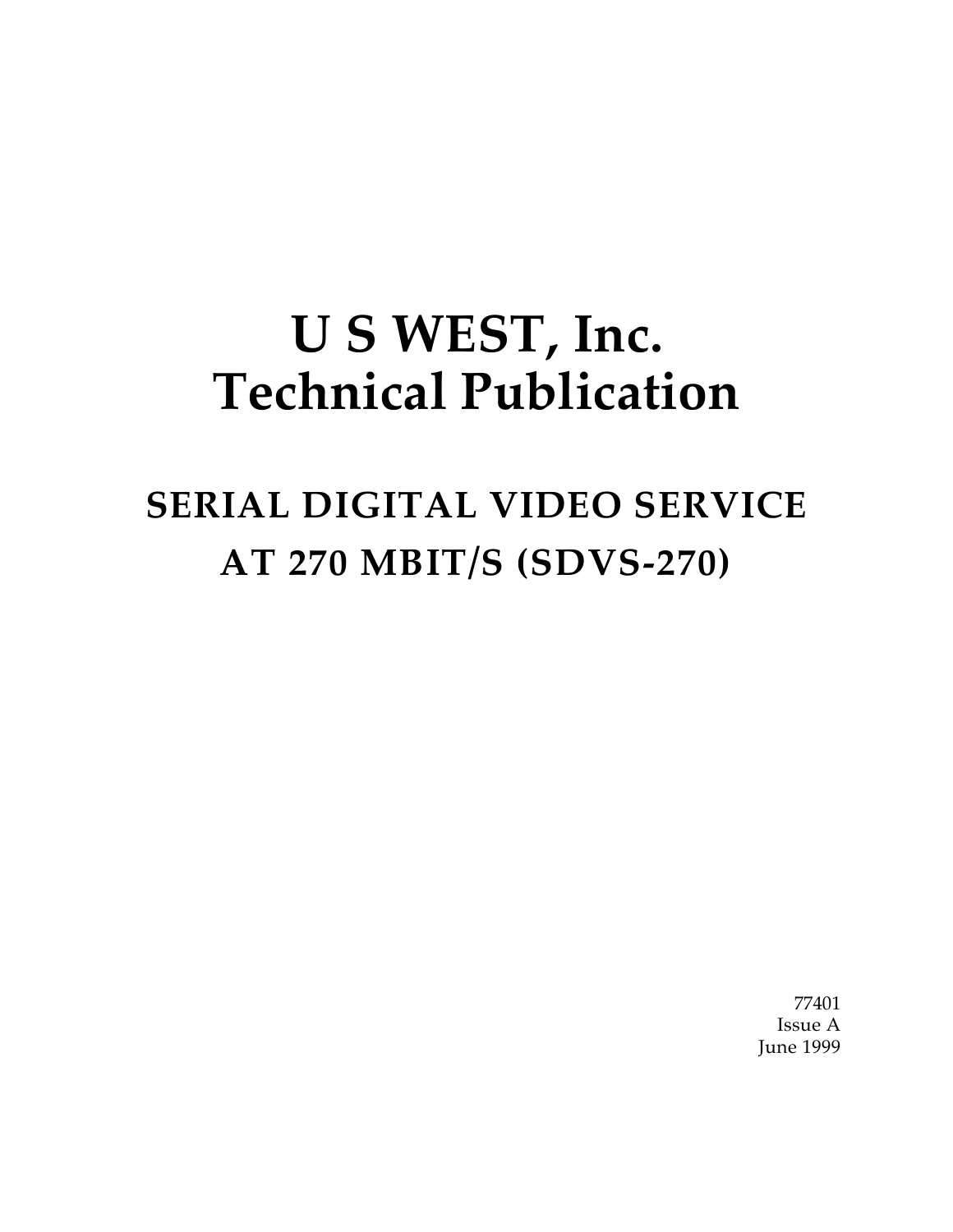# **U S WEST, Inc. Technical Publication**

# **SERIAL DIGITAL VIDEO SERVICE AT 270 MBIT/S (SDVS-270)**

**Copyright 1999 77401 Printed in U.S.A. Issue A All Rights Reserved June 1999**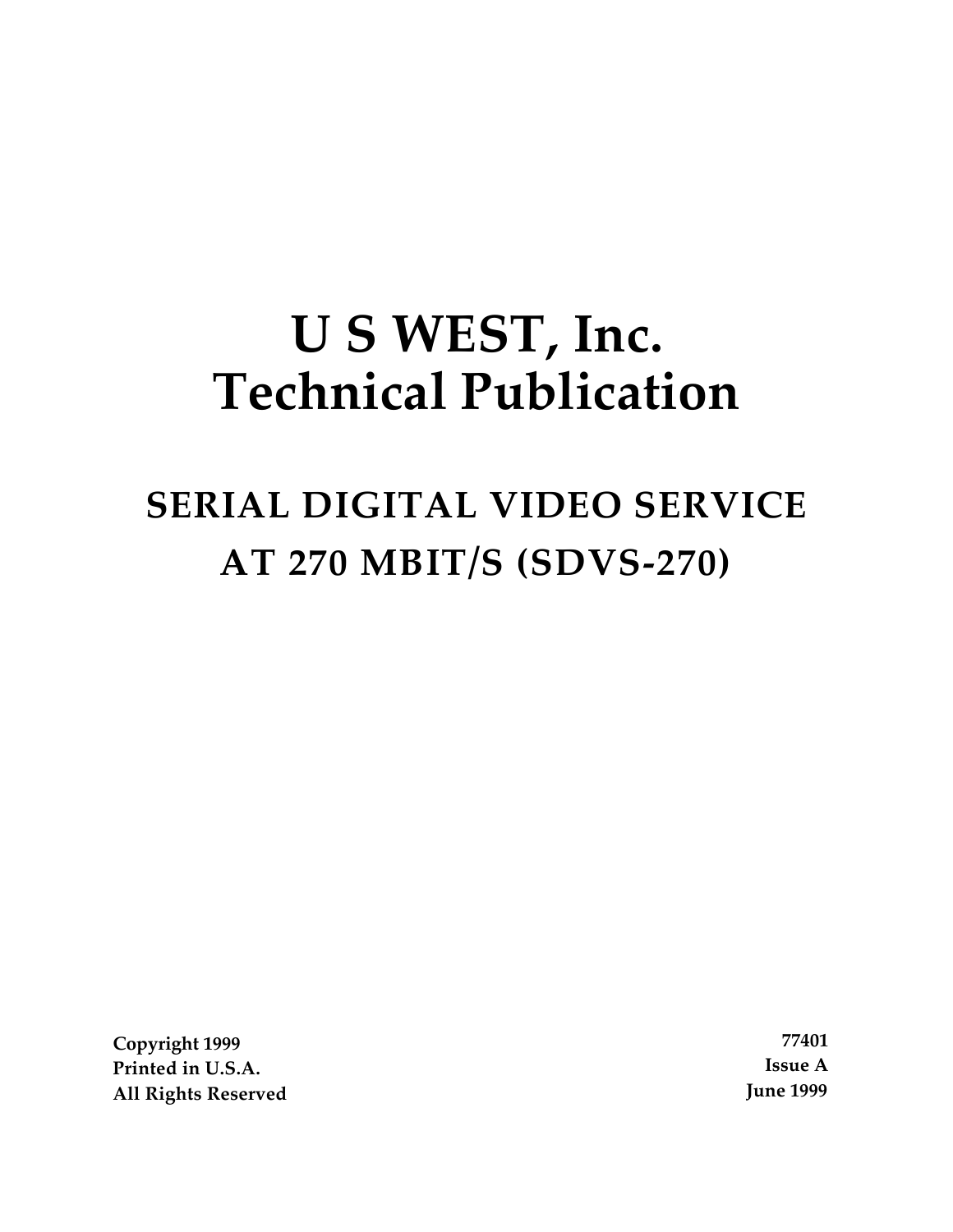#### NOTICE

This technical publication describes the Serial Digital Video Service at 270 Mbit/s (SDVS-270) offered by U S WEST to its customers for Interstate Access and Intrastate Non-access Services.

U S WEST, Inc. reserves the right to revise this document for any reason, including but not limited to, conformity with standards promulgated by various governmental or regulatory agencies; utilization of advances in the state of the technical arts; or to reflect changes in the design of equipment, techniques, or procedures described or referred to herein.

Liability to anyone arising out of use or reliance upon any information set forth herein is expressly disclaimed, and no representation or warranties, expressed or implied, are made with respect to the accuracy or utility of any information set forth herein.

This document is not to be construed as a suggestion to any manufacturer to modify or change any of its products, nor does this publication represent any commitment by U S WEST, Inc. to purchase any specific products. Further, conformance to this publication does not constitute a guarantee of a given supplier's equipment and/or its associated documentation.

Future issues of Technical Publication 77401 will be announced to the industry at least 45 days prior to the issuance date. This notice, which will come through our standard customer notification channels, will allow the customer time to comment on the proposed revisions.

Ordering information for U S WEST Publications can be obtained from the Reference Section of this document.

If further information is required, please contact:

U S WEST, Inc. Manager - Writing Services 700 W. Mineral Ave. IA-B13.34 Littleton, CO 80120 (303) 707-7454 E-Mail: sromano@uswest.com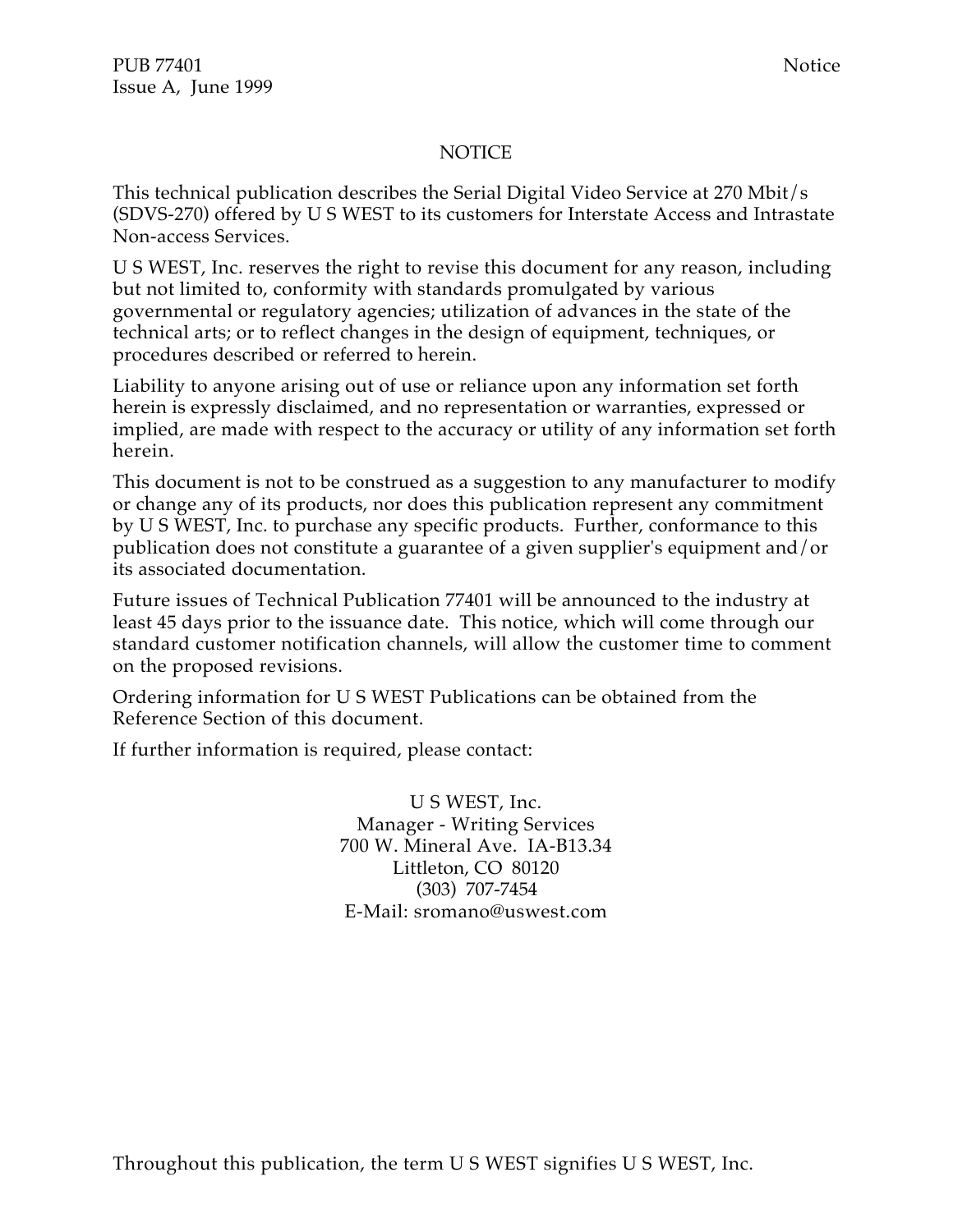#### COMMENTS

#### PLEASE TEAR OUT AND SEND YOUR COMMENTS/SUGGESTIONS TO:

U S WEST, Inc. Manager - Writing Services 700 W. Mineral Ave. IA-B13.34 Littleton, CO 80120 (303) 707-7454 E-Mail: sromano@uswest.com

Information from you helps us to improve our Publications. Please take a few moments to answer the following questions and return to the above address.

| Was this Publication valuable to you in determining<br>our requirements?                                                                                |               | $YES$ ____ NO ___ |
|---------------------------------------------------------------------------------------------------------------------------------------------------------|---------------|-------------------|
| Was the information accurate and up-to-date?                                                                                                            |               | YES NO            |
| Was the information easily understood?                                                                                                                  |               | $YES$ ____ NO ___ |
| Were the contents logically sequenced?                                                                                                                  |               | YES ____ NO ____  |
| Were the printed pages legible?                                                                                                                         |               | YES NO            |
| Do you feel the description in the Catalog of Technical<br>Information and/or Digest of Technical Information<br>adequately described this Publication? | $YES$ ____ NO |                   |

If you answered NO to any of the questions and/or if you have any other comments or suggestions, please explain:

|                  | (Attach additional sheet, if necessary) |                                 |
|------------------|-----------------------------------------|---------------------------------|
|                  |                                         | $Date$ <sub>_____________</sub> |
| Company          |                                         |                                 |
| Address          |                                         |                                 |
|                  |                                         |                                 |
| Telephone Number |                                         |                                 |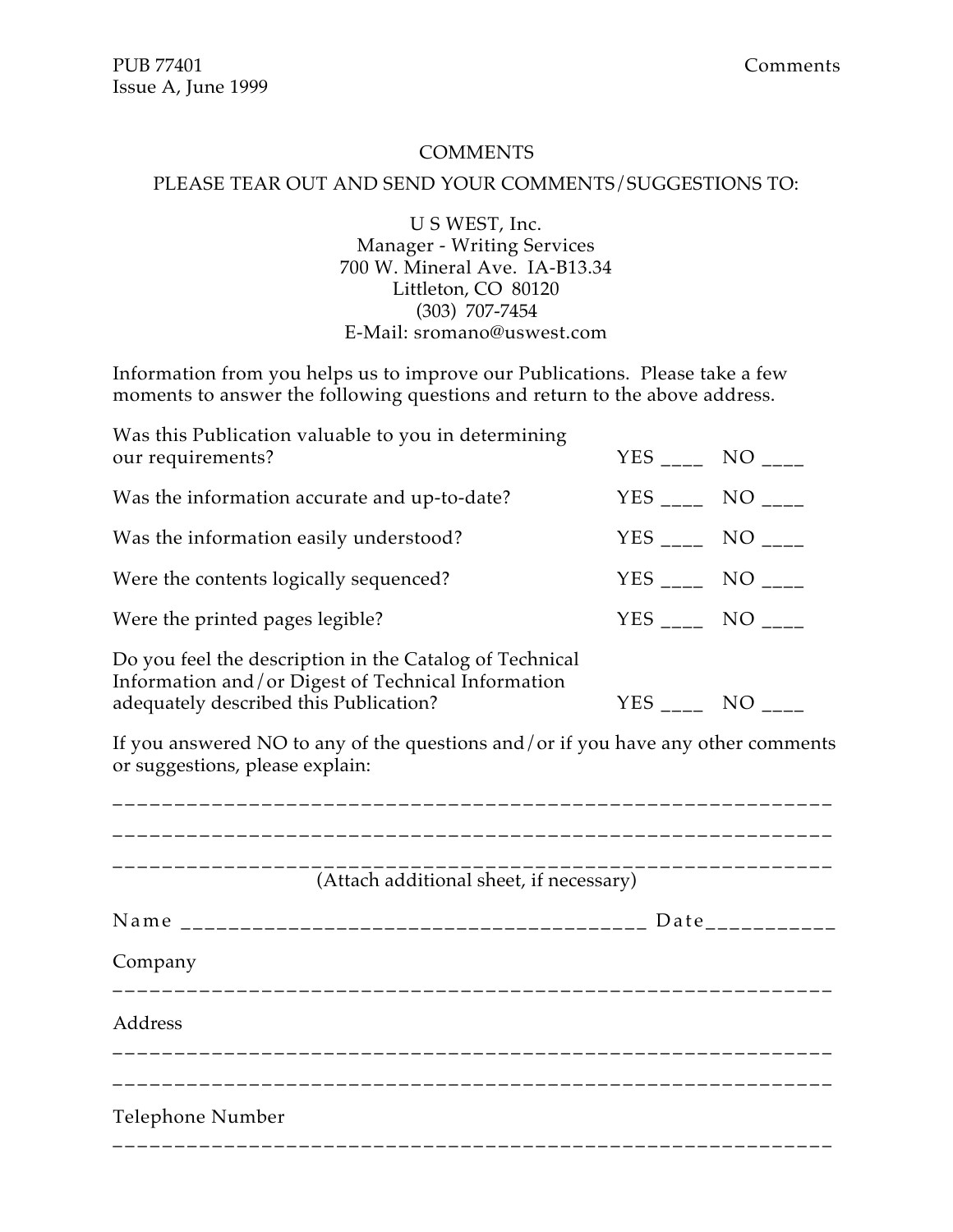#### **Chapter and Section** Page 1.  $1.1$  $1.2$  $1.3$ 1.4 2. 2.1  $2.2$ Network Channel/Network Channel Interface Codes..................................3-1 3. 3.1  $3.2$ Valid Network Channel/Network Channel Interface 3.3  $\overline{4}$ . 4.1 4.2 4.3  $4.4$ 4.5 5.  $5.1$ 5.2  $6<sub>1</sub>$  $6.1$ 6.2 7.  $71$ 7.2 7.3 Society of Motion Picture and Television Engineers Documents.....7-1  $7.4$  $7.5$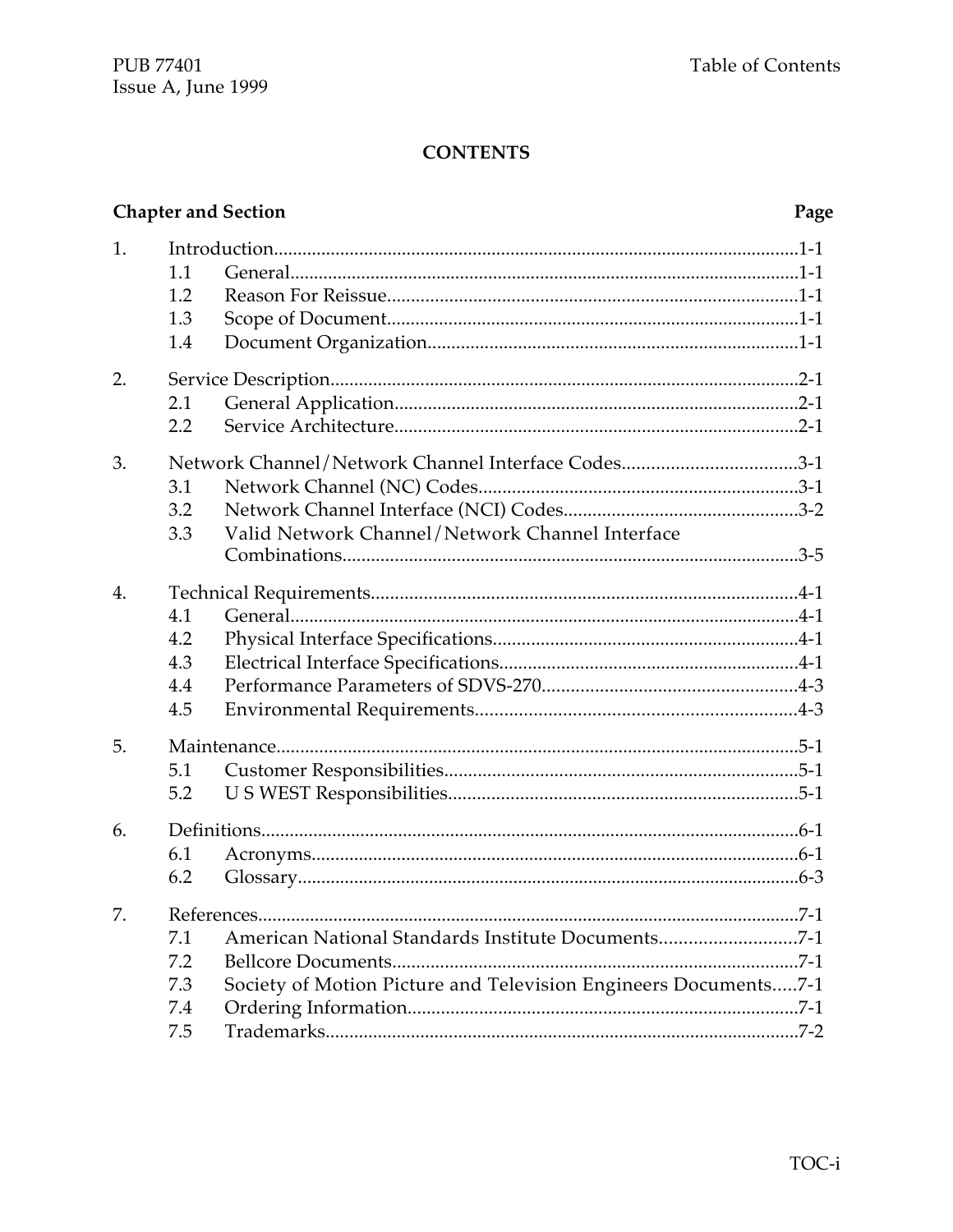## **CONTENTS (Continued)**

| <b>Figures</b> |                                                                            | Page |
|----------------|----------------------------------------------------------------------------|------|
|                | 2-1 Configuration of Serial Digital Video Service at 270 Mbit/s2-2         |      |
|                |                                                                            |      |
|                |                                                                            |      |
|                | 4-1 Configuration for Physical and Electrical Interfaces for SDVS-2704-1   |      |
|                | 4-2 Serial Digital Waveform Eye Pattern for 270 Mbit/s SDI Video Signal4-2 |      |

### **Tables**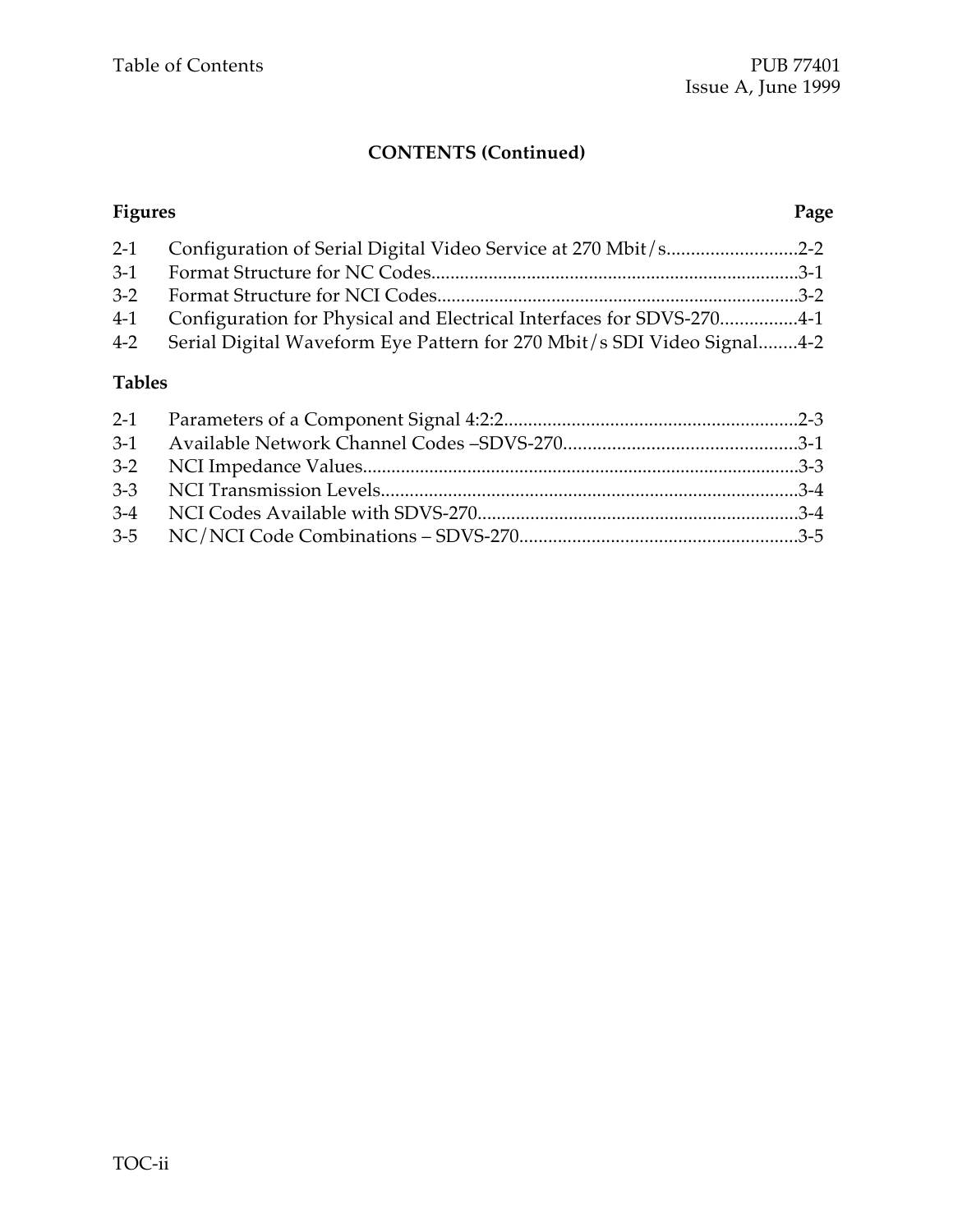# **Chapter and Section**

 $1.$ 

#### Page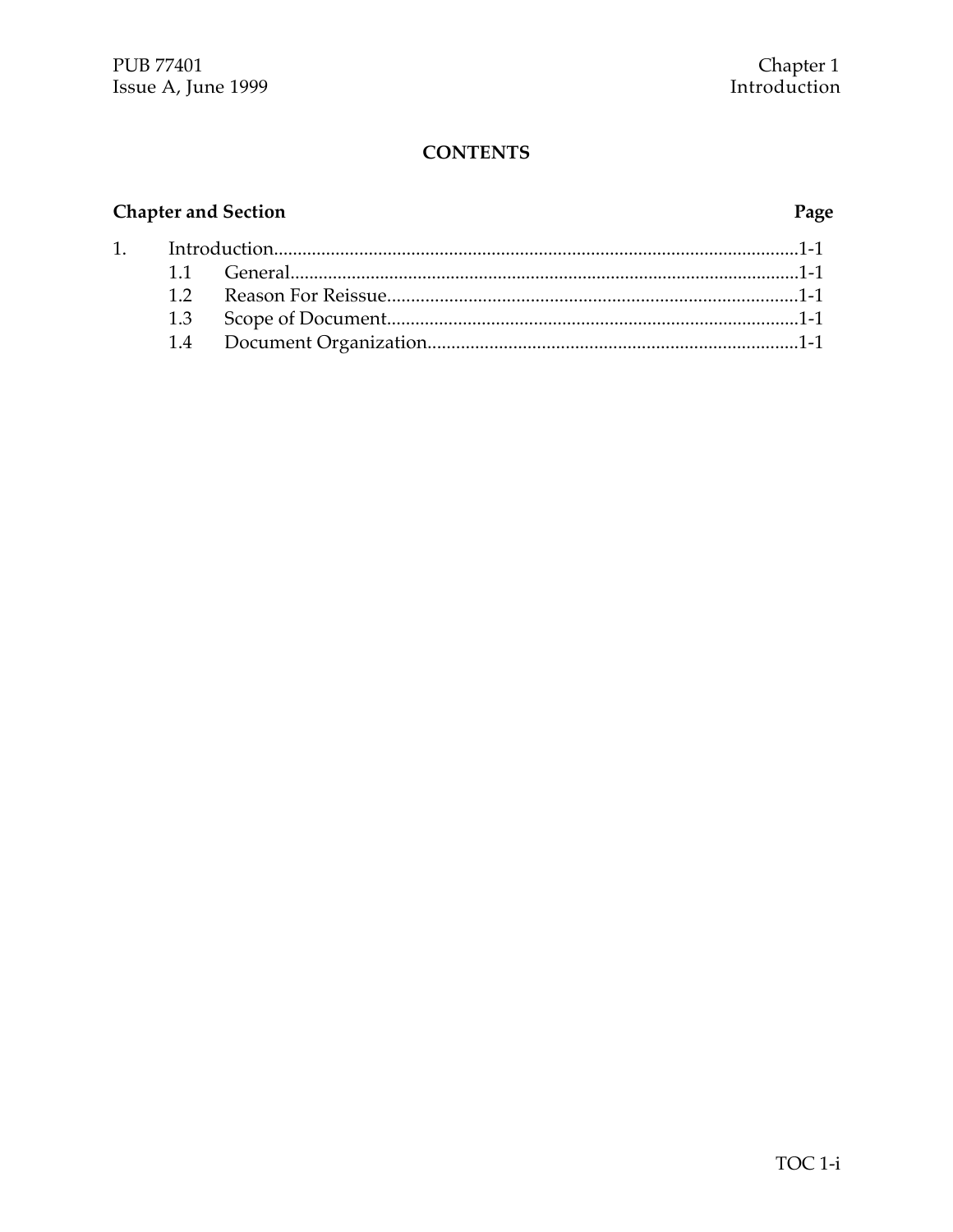#### **1. Introduction**

#### **1.1 General**

This technical publication describes the Serial Digital Video Service at 270 Mbit/s (SDVS-270) offered by U S WEST to its customers for Interstate Access and Intrastate Non-access Services.

#### **1.2 Reason For Reissue**

This is a new publication. If it is reissued, the reason will be noted in this paragraph.

#### **1.3 Scope of Document**

This service is typically used by network television broadcasters, production studios and other video customers that require very high quality video. This service provides transmission of a 270 Mbit/s serial digital interface (SDI) video signal that is derived from a National Television Systems Committee (NTSC) System M signal, employing a format of 525 lines and 60 fields per second for digital television equipment operating with 4:2:2 component signals. This document covers distinguishing service features, technical specifications and defines valid interfaces.

Throughout this publication, the video signal used in this service shall be referred to as a 270 Mbit/s SDI video signal. Another term, D1, is commonly used in the television industry to indicate component digital video and is sometimes used in the context of SDI. However, for the sake of uniformity it will not be referenced in this document.

The customer will use this document to understand the technical features of this service offering. This document will aid the customer in ordering the service and provide an understanding of what the technical specifications of signals will be at the network interface to the customer, as well as system performance parameters and responsibilities for the service by U S WEST and the customer.

#### **1.4 Document Organization**

This document is organized in a manner so that the reader will understand what is being delivered to the customer.

- Chapter 1, Introduction
- Chapter 2, Service Description
- Chapter 3, Network Channels and Interfaces
- Chapter 4, Technical Requirements (Note: Service performance parameters are shown in this chapter)
- Chapter 5, Maintenance of Service
- Chapter 6, Definitions of Terms and list of Acronyms
- Chapter 7, References to all related technical documents and ordering procedures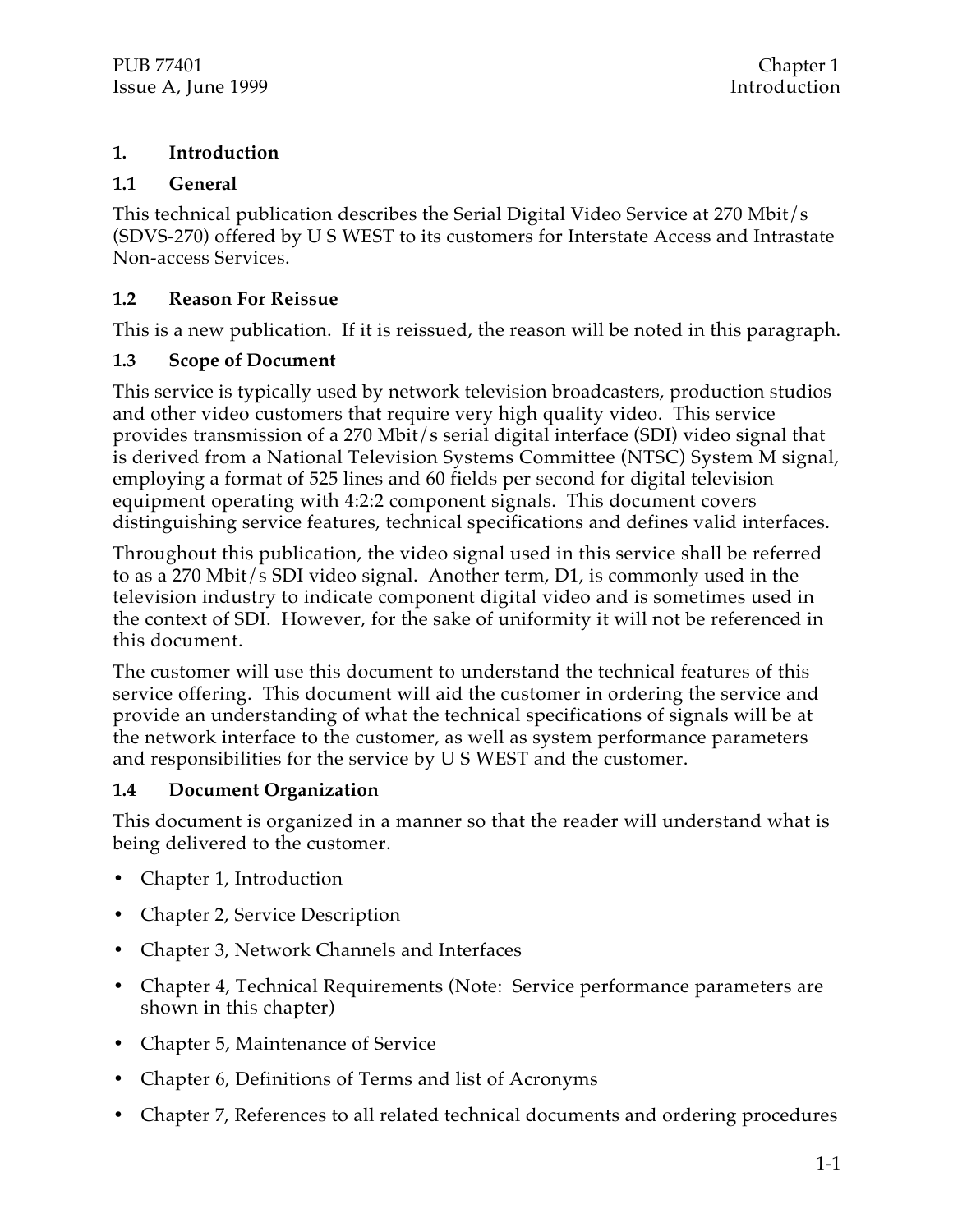|                |               | <b>Chapter and Section</b>                                     | Page     |
|----------------|---------------|----------------------------------------------------------------|----------|
| 2.             |               |                                                                | $.2 - 1$ |
|                | 2.1           |                                                                | $.2 - 1$ |
|                | $2.2^{\circ}$ |                                                                |          |
|                |               | 2.2.1 Transmission Equipment and Facilities Configuration2-1   |          |
|                |               | 2.2.2 Technical Characteristics of a Component Video Signal2-2 |          |
| <b>Figures</b> |               |                                                                |          |
| $2 - 1$        |               | Configuration of Serial Digital Video Service at 270 Mbit/s2-2 |          |
| <b>Tables</b>  |               |                                                                |          |
|                |               |                                                                |          |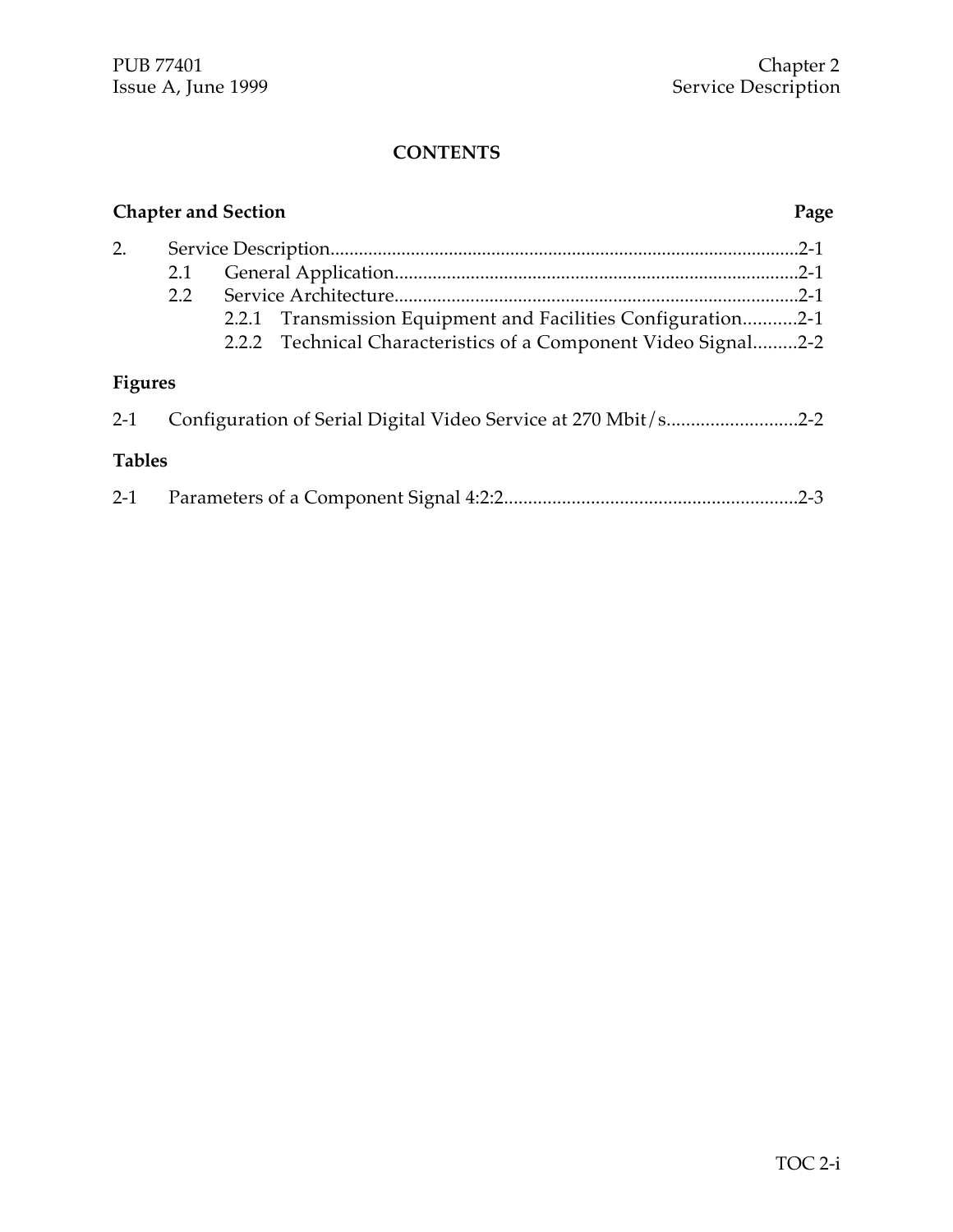#### **2. Service Description**

#### **2.1 General Application**

The Serial Digital Video Service at 270 Mbit/s (SDVS-270) offered by U S WEST is designed for one-way, point-to-point applications.

This service is provided over standard fiber optic facilities for transporting a video signal that has been encoded to 270 Mbit/s in conformance with NTSC System M (525 lines and 60 fields per second) digital television equipment. The equipment deployed for this service operates according to specifications of the standard document SMPTE 259M-1997 *Television -- 10-Bit 4:2:2 Component and 4fsc Composite Digital Signals -- Serial Digital Interface*. The customer may also include ancillary data (for audio and data services) in this transport stream that will be passed transparently and not appear separately at the network interface. The customer will perform their own coding of the NTSC 4:2:2 component signal and any ancillary data into a 270 Mbit/s SDI video signal that conforms to the transmission requirements outlined in Chapter 4, Technical Requirements, of this document, and related coding specifications of standard document SMPTE 259M. Application examples include transport for an inter-production house, venue to studio, venue to carrier point-of-presence (POP), studio to master broadcast antenna and studio to satellite uplink site.

#### **2.2 Service Architecture**

#### **2.2.1 Transmission Equipment and Facilities Configuration**

U S WEST will provide an electrical interface and physical channel connection as described in this publication. The transport facilities will use fiber optic transmission facilities between the end-user or carrier premises and the serving U S WEST Central Office. When there are interoffice facilities required for greater distances, fiber optics will be used as well. See Figure 2-1 for a general view of this configuration.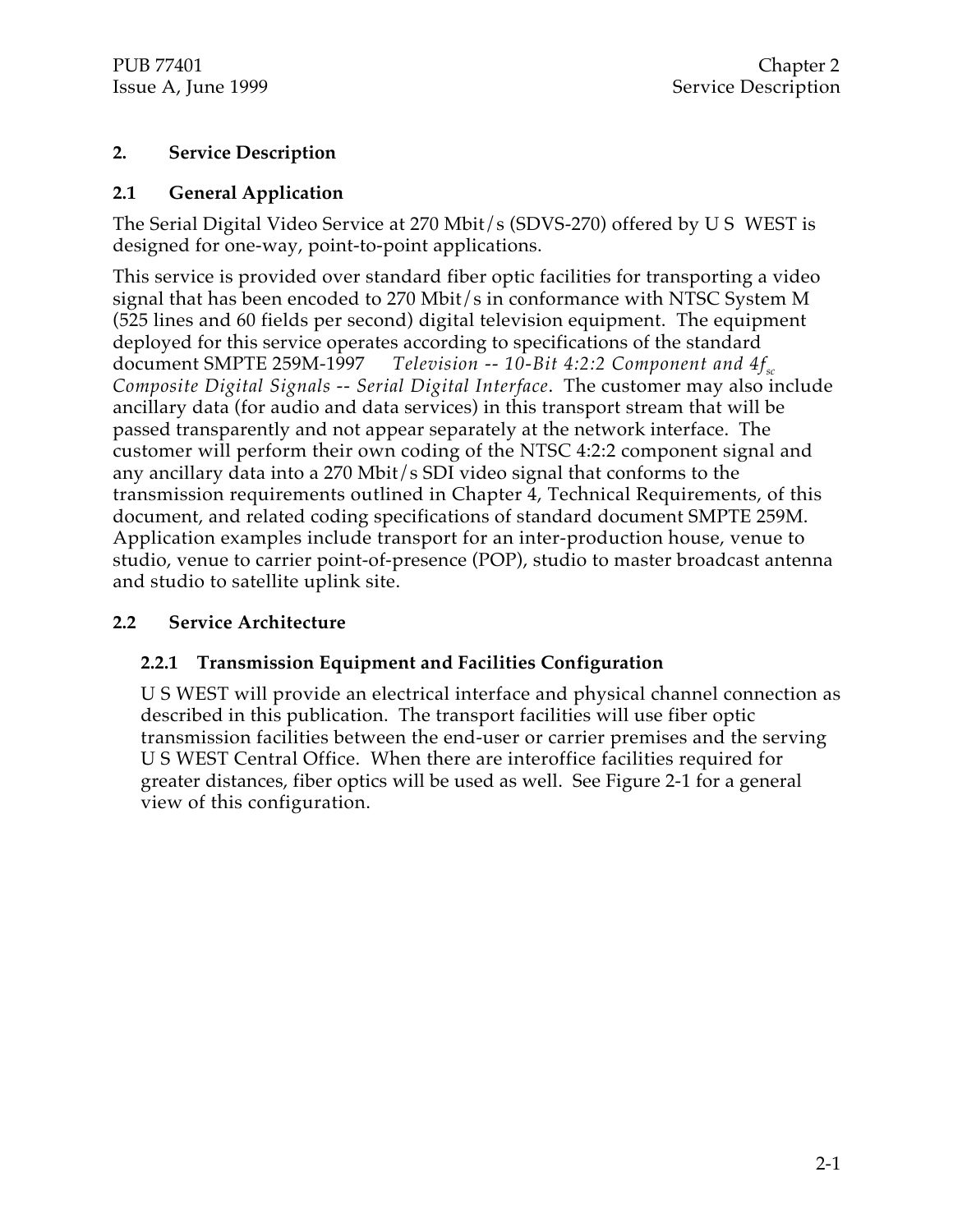

**Figure 2-1** Configuration of Serial Digital Video Service at 270 Mbit/s

#### **2.2.2 Technical Characteristics of a Component Video Signal**

It is important to understand the basic technical characteristics of a component video signal and how the bit rate of this video signal is determined.

A "4:2:2" component video signal is originated at the customer source by a color television camera or video tape recorder and retained in that format for best quality. The mathematical expression 4:2:2 is shorthand notation used in the television industry to indicate a component signal that makes use of the primary color signals red, green and blue (RGB). A color television camera delivers a component signal that is also depicted as Y for luminance and B-Y and R-Y for color difference signals. The number "4" refers to the luminance signal which has a sampling frequency that is approximately four times the NTSC color subcarrier frequency (3.58 MHz), or 13.5 MHz (the actual computed value is 14.3 MHz but 13.5 MHz was chosen to arrive at a compatible international standard). Each of the numbers "2" are also referred to as color difference components and have a sampling frequency that is one-half the luminance frequency or 6.75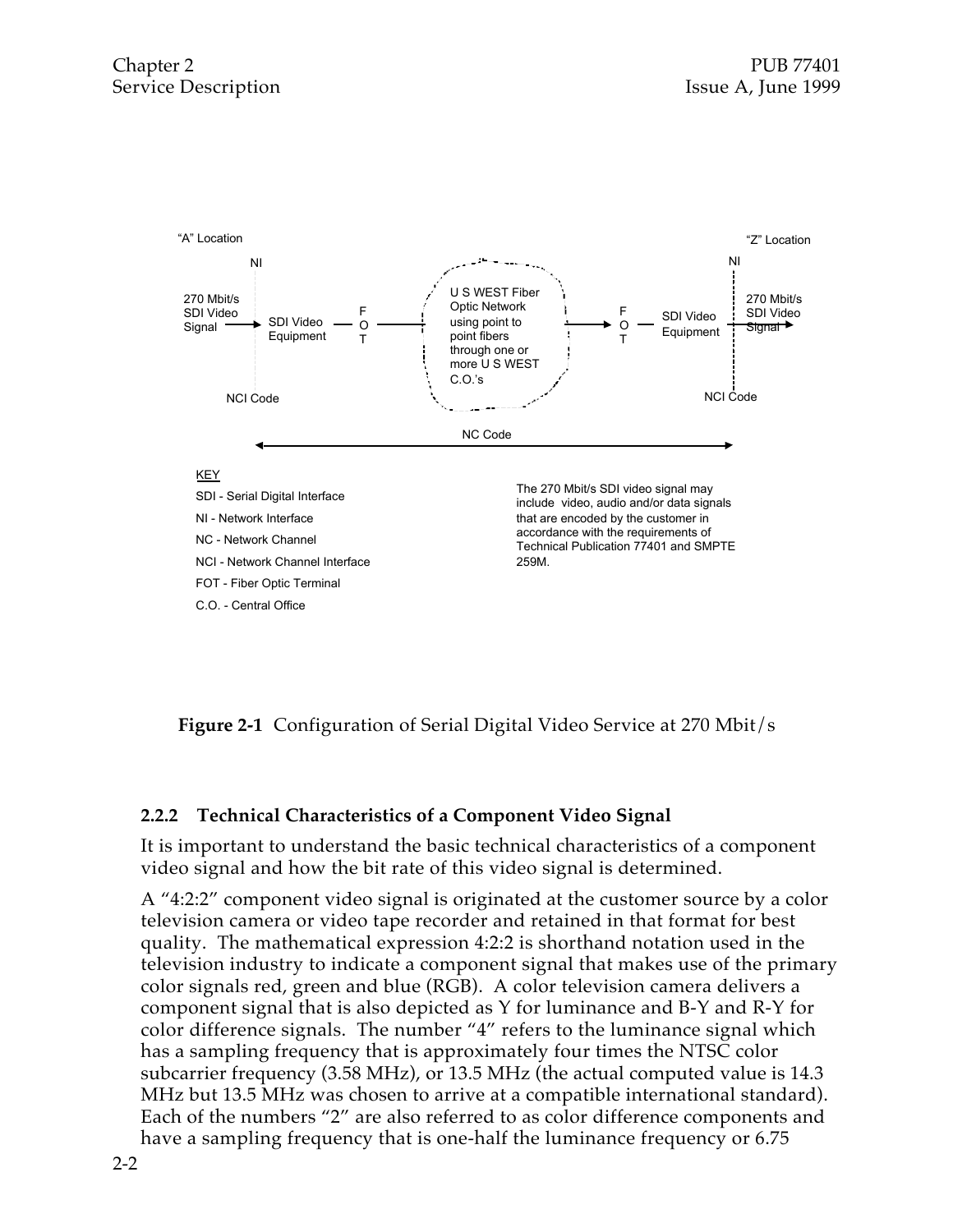MHz. The total of the component frequencies yields a total sampling frequency of 27 MHz. Table 2-1 shown below summarizes this information.

| <b>Component Signal</b>    | Component<br>Indicator | Component<br><b>Numeral</b> | Sampling<br>Frequency,<br>MHz |
|----------------------------|------------------------|-----------------------------|-------------------------------|
| Luminance                  |                        |                             | 13.5                          |
| <b>Color Difference</b>    | B-Y                    |                             | 6.75                          |
| Color Difference           | R-Y                    |                             | 6.75                          |
| <b>Total of Components</b> |                        |                             | 27.O                          |

**Table 2-1** Parameters of a Component Video Signal 4:2:2

The total bit rate for each SDI video signal is then determined. The signal sampling frequency, 27 MHz, is multiplied by the standard encoding rate, 10 bits per Hz, and the result is 270 Mbit/s.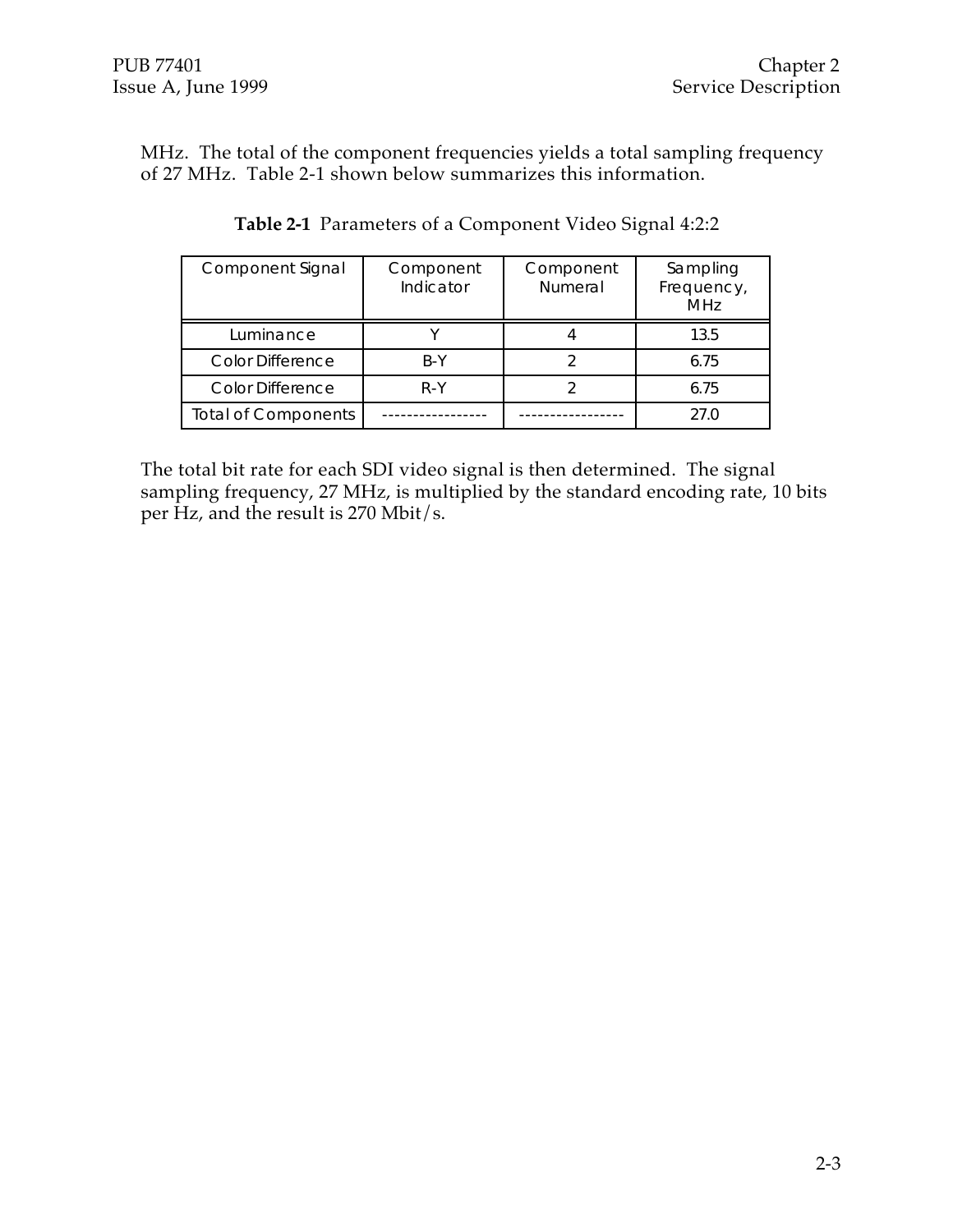|    | <b>Chapter and Section</b> |     |                                                    | Page |
|----|----------------------------|-----|----------------------------------------------------|------|
| 3. |                            |     | Network Channel/Network Channel Interface Codes3-1 |      |
|    | 3.1                        |     |                                                    |      |
|    |                            |     |                                                    |      |
|    |                            |     |                                                    |      |
|    |                            |     |                                                    |      |
|    | 3.2                        |     |                                                    |      |
|    |                            |     |                                                    |      |
|    |                            | 322 |                                                    |      |
|    |                            |     | 3.2.3 Available Network Channel Interface Codes3-5 |      |
|    | 3.3                        |     | Valid Network Channel/Network Channel Interface    |      |
|    |                            |     |                                                    |      |
|    |                            |     |                                                    |      |
|    |                            |     |                                                    |      |

# **Figures**

# **Tables**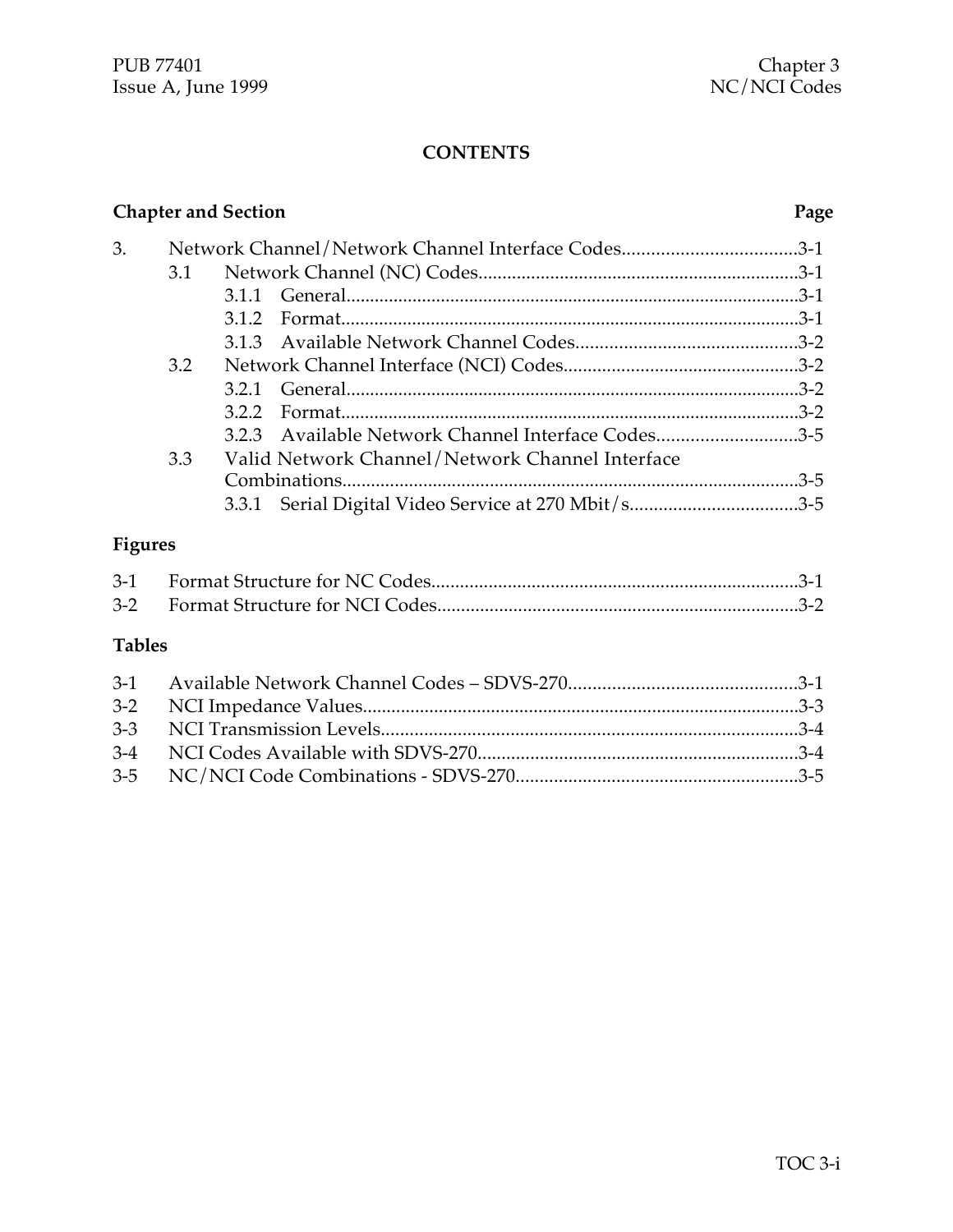#### **3. Network Channel/Network Channel Interface Codes**

#### **3.1 Network Channel (NC) Codes**

#### **3.1.1 General**

Network Channel (NC) codes are a part of the Bellcore COMMON LANGUAGE® code set. The NC code is used to identify a channel used with the service. This section identifies the available channels and their NC codes.

#### **3.1.2 Format**

An NC code is a four-character code with two data elements:

Channel Code Optional Feature Code

The format is illustrated in Figure 3-1.

| Data Element              | Channel Code |          | Optional Feature Code |
|---------------------------|--------------|----------|-----------------------|
| <b>Character Position</b> |              |          |                       |
| Character Key             |              | $X$ or - | $X$ or -              |

**N e t w o r k C h a n n e l C o d e**

X = Alphanumeric

 $=$  Hyphen

#### **Figure 3-1** Format Structure for NC Codes

The **Channel Code** (character positions 1 and 2) is a two-character alpha or alphanumeric code that describes the channel service in an abbreviated form. The channel code will frequently, but not always, be specified as the service code of the special service circuits or the transmission grade of the message trunk circuit. The NC channel code field is always filled.

The **Optional Feature Code** (character positions 3 and 4) is a two-character alpha or alphanumeric or hyphen code that represents the option codes available for each channel code. Varying combinations of this code will allow the customer to enhance the technical performance of the requested channel, or to further identify the type of service. It is also used to specify options such as conditioning, effective 4-wire, multiplexing, etc. The NC optional code field is always filled.

Further information about NC Codes may be found in ANSI T1.223-1991, *Information Interchange — Structure and Representation of Network Channel (NC) and Network Channel Interface (NCI) Codes for the North American Telecommunications System.*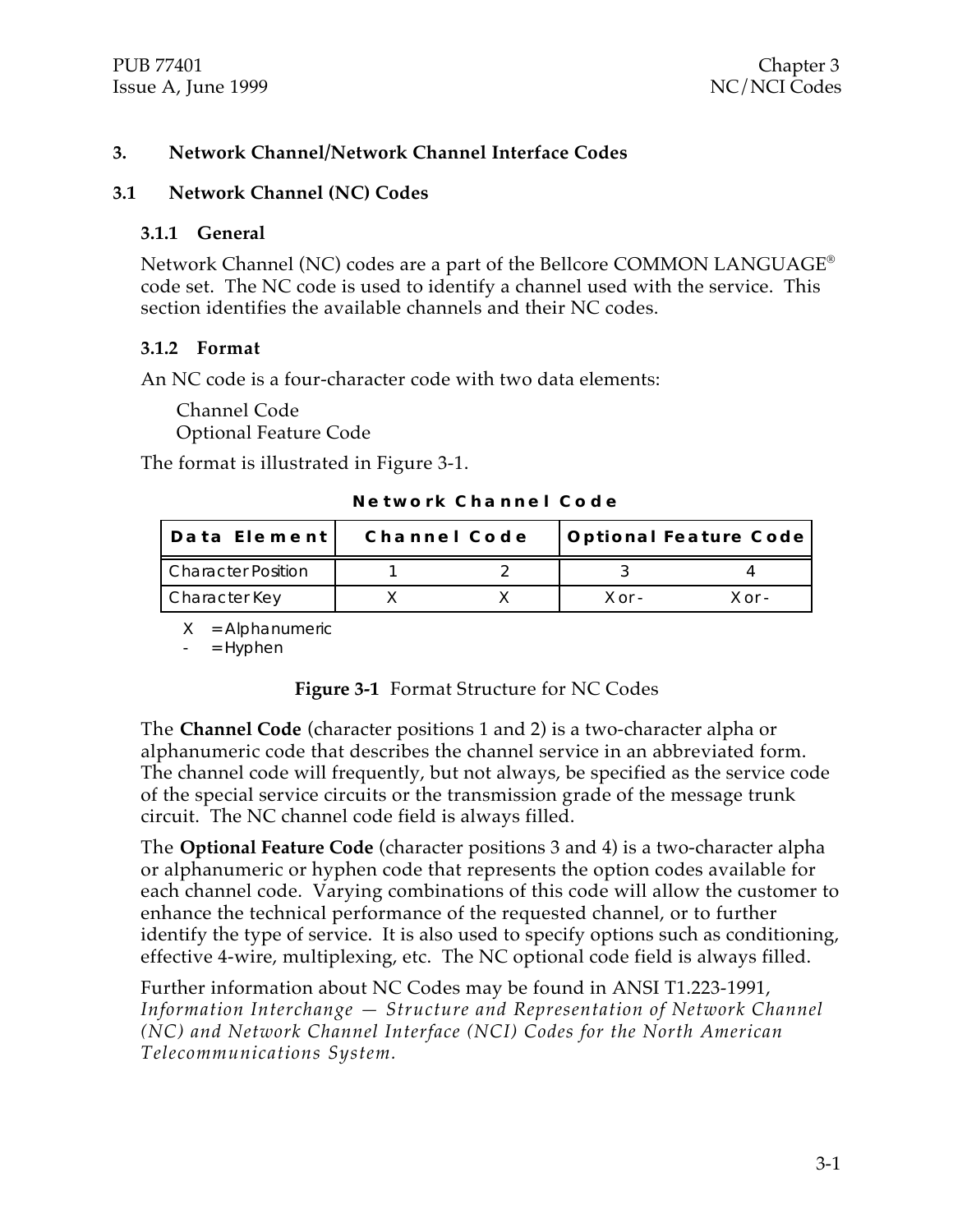#### **3.1.3 Available Network Channel Codes**

Table 3-1 lists the available Network Channel (NC) codes for Serial Digital Video Service at 270 Mbit/s (SDVS-270).

|  | Table 3-1 Available Network Channel Codes - SDVS-270 |  |  |  |  |
|--|------------------------------------------------------|--|--|--|--|
|--|------------------------------------------------------|--|--|--|--|

| <b>Network</b><br><b>Channel Code</b>                                  | Description                              | NC/NCI<br>Table |
|------------------------------------------------------------------------|------------------------------------------|-----------------|
| TD--                                                                   | Component Serial Digital Video -         | 3-5             |
|                                                                        | Uncompressed (e.g., 270 Mbit/s) (Note 1) |                 |
| $D_{\alpha}f_{\alpha}$ to ANICI (CMDTE 250M 1007)<br>$N_{\alpha}$ ta 1 |                                          |                 |

Note 1. Refer to ANSI/SMPTE 259M-1997.

#### **3.2 Network Channel Interface (NCI) Codes**

#### **3.2.1 General**

Network Channel Interface (NCI) codes are a part of the

COMMON LANGUAGE® code set. The NCI code is used to identify a network interface of a service in our mechanized systems. This chapter defines the NCI codes used with 270 Mbit/s SDI Video Transport Service.

#### **3.2.2 Format**

An NCI code is a maximum twelve-character code that consists of five (5) data elements:

Total Conductors Protocol Impedance Protocol Options Transmission Level Point(s) (TLP)

The first three fields are required. The last two are optional. The format is illustrated in Figure 3-2.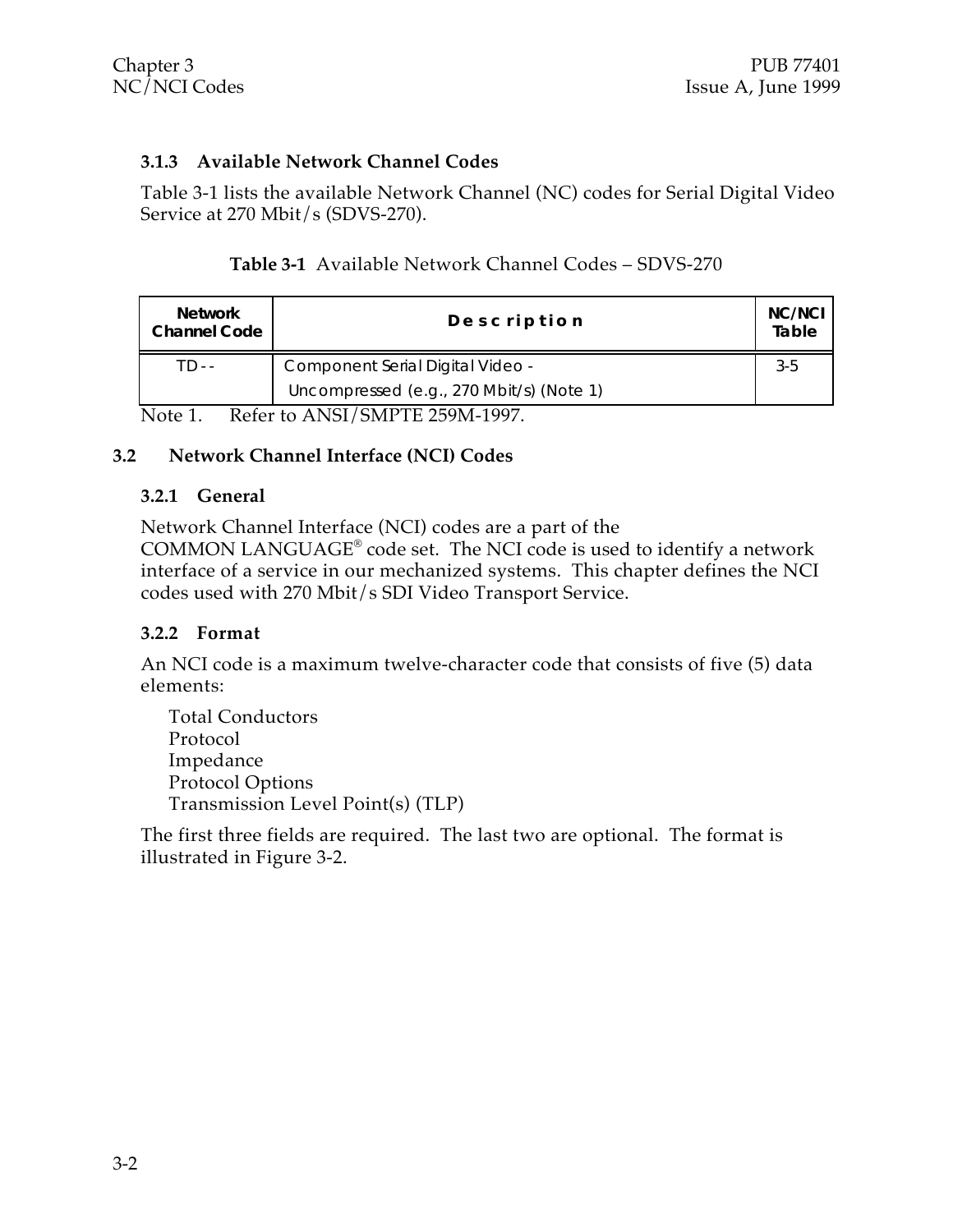|   | <b>Total Conductors</b> |   | Protocol                |   | D |   | <b>Protocol Options</b> |   | D         |        | <b>TLP Level</b> |
|---|-------------------------|---|-------------------------|---|---|---|-------------------------|---|-----------|--------|------------------|
|   |                         |   |                         | m | e |   |                         |   | e         |        | R                |
|   |                         |   |                         | p |   |   |                         |   |           |        | e                |
|   |                         |   |                         | e |   |   |                         |   |           | a      | C                |
|   |                         |   |                         | d | m |   |                         |   | m         | n      | e                |
|   |                         |   |                         | a | e |   |                         |   |           | S      |                  |
|   |                         |   |                         | n |   |   |                         |   |           | m      | v                |
|   |                         |   |                         | C | e |   |                         |   | e         |        | e                |
|   |                         |   |                         | e |   |   |                         |   |           |        |                  |
|   | $\mathcal{P}$           | 3 | $\overline{\mathbf{4}}$ | 5 | 6 | 7 | 8                       | 9 | 10        | 11     | 12               |
| N | N                       | A | A                       | Χ |   | Χ | Χ                       | X | $\bullet$ | X or - | X or -           |

|  |  | Network Channel Interface Code |  |
|--|--|--------------------------------|--|
|--|--|--------------------------------|--|

- $A = Alpha$
- N = Numeric
- $X =$  Alphanumeric
- = Delimiter (normally a period)
- $=$  Hyphen

#### **Figure 3-2** Format Structure for NCI Codes

**Total Conductors** (character positions 1 and 2) is a two-character numeric code that represents the total number of physical conductors (e.g., wires or fibers) required at the interface. For SDI Service it is always 02.

**Protocol** (character position 3 and 4) is a two-character alpha code that defines requirements for the interface regarding signaling/transmission.

**Impedance** (character position 5) is a one-character alpha or numeric code representing the nominal reference impedance that will terminate the channel for the purpose of evaluating transmission performance. Values are listed in Table 3-2.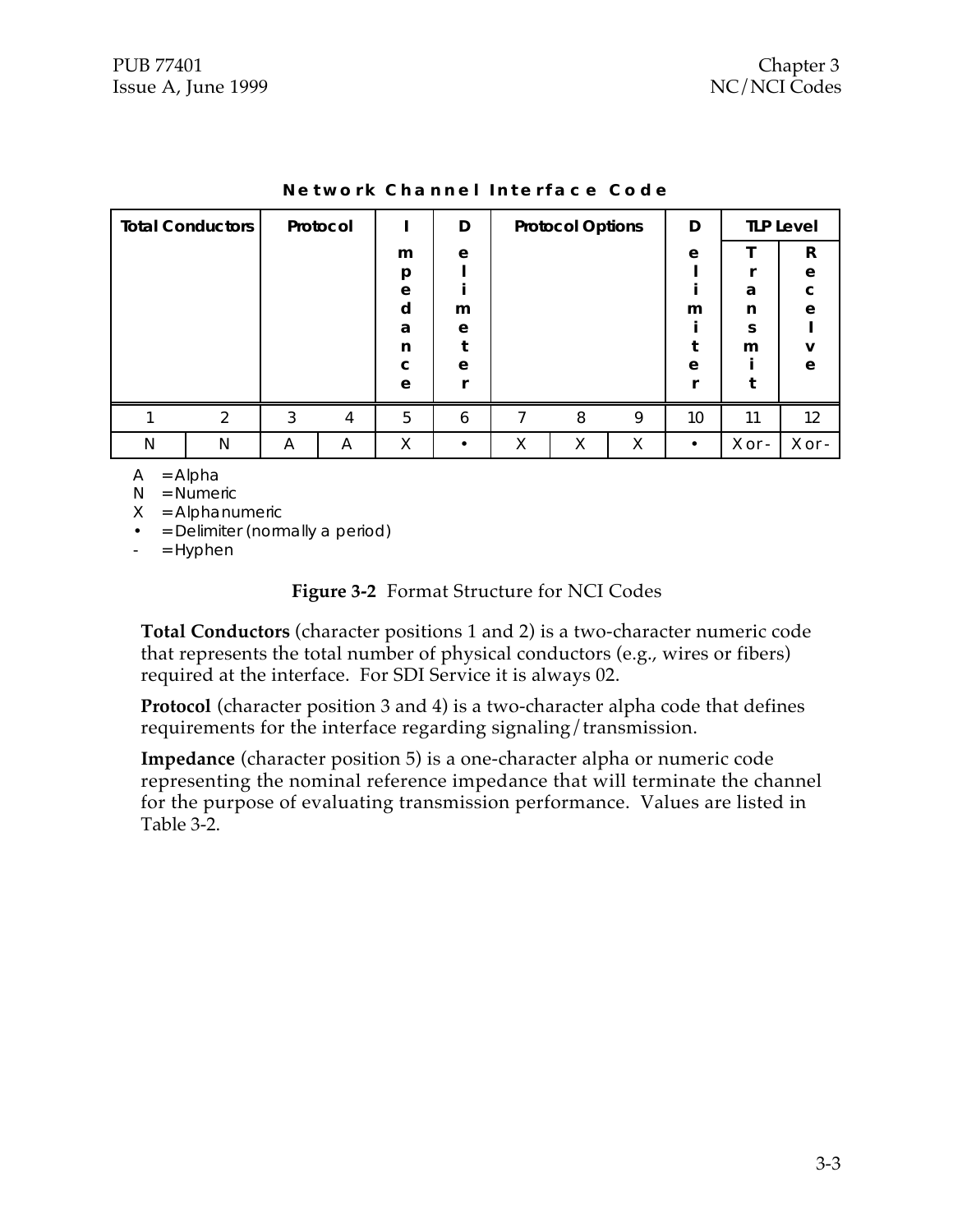#### **Table 3-2** NCI Impedance Values

|            | Impedance in Ohms<br>(Character Position 5) |
|------------|---------------------------------------------|
| Data Value | Code                                        |
|            |                                             |

**Protocol Options** (character positions 7, 8, and 9) is a one to three-character alpha, numeric, or alphanumeric code that describes additional features (e.g., bit rate or bandwidth) on the Protocol to be used. It is an optional field that is always left justified.

**Transmission Level Point(s)** (character positions 11 and 12) is assigned one or two-character alpha code corresponding to a value for Transmission Level Point(s) (TLPs) from either the Exchange Carrier/service provider or customer end. However for video services, such as SDVS-270, the TLP field refers to direction of the circuit and the fact that the transmission level is specified by U S WEST at both the transmit and receive ends. Values are listed in Table 3-3.

Further information about NCI Codes may be found in ANSI T1.223-1991.

**Table 3-3** NCI Transmission Levels

| Transmission Level Point Code<br>(Character Positions 11 and 12) |                          |
|------------------------------------------------------------------|--------------------------|
| Data Value                                                       | Code                     |
| None This Direction (One-way Service)                            |                          |
| U S WEST Specified                                               | $\overline{\phantom{0}}$ |

#### **3.2.3 Available Network Channel Interface Codes**

Table 3-4 lists the NCI codes valid for Serial Digital Video Service at 270 Mbit/s (SDVS-270).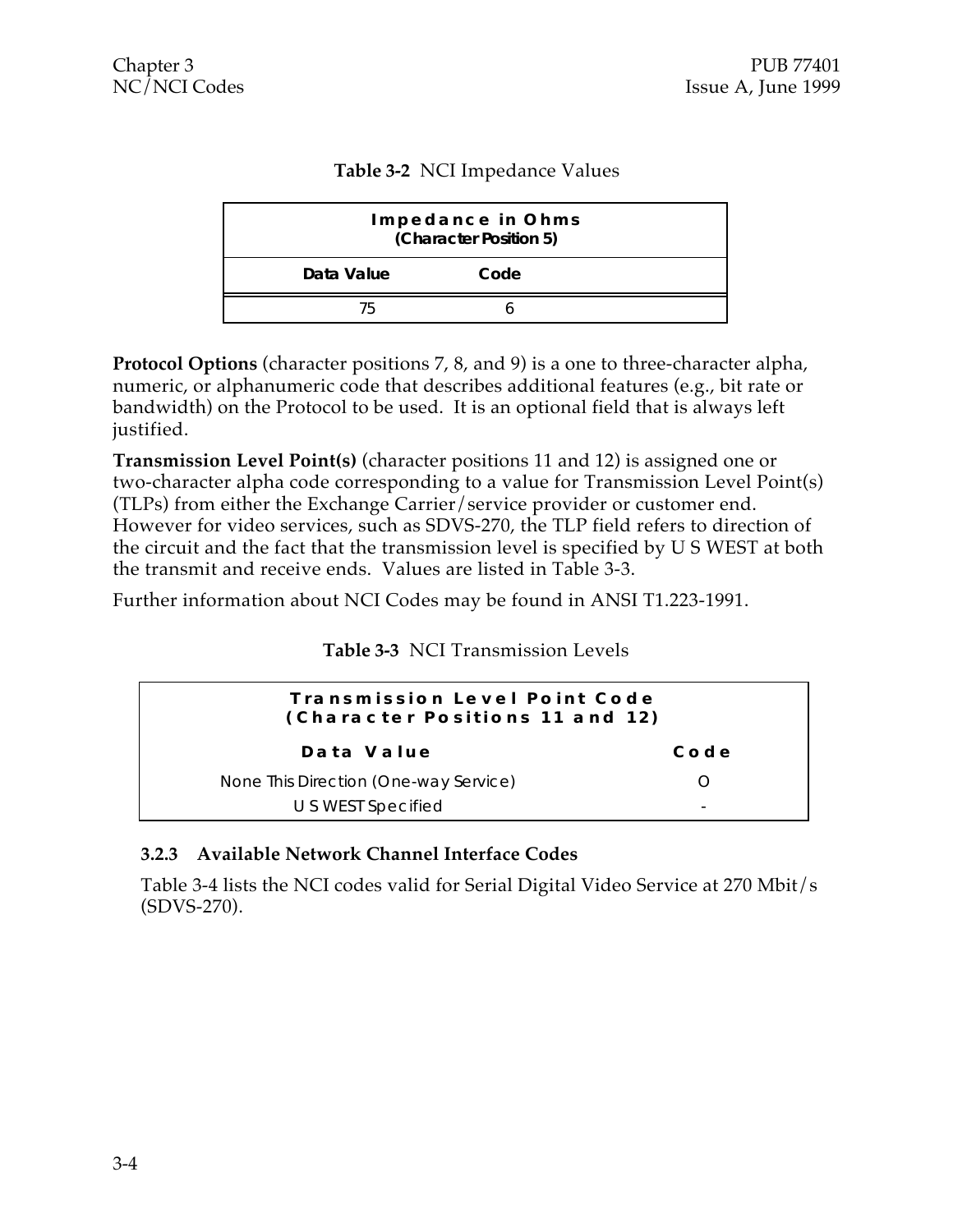| <b>NCI Code</b> | <b>Description</b>                                                | Location                        |
|-----------------|-------------------------------------------------------------------|---------------------------------|
| $02TD6.E.O-$    | Transmit, Component Digital<br>Video, 270 Mbit/s SDI Video Signal | End-user or Carrier<br>premises |
| $02TD6.E.-O$    | Receive, Component Digital<br>Video, 270 Mbit/s SDI Video Signal  | End-user or Carrier<br>premises |

#### **Table 3-4** NCI Codes Available with SDVS-270

#### **3.3 Valid Network Channel/Network Channel Interface Combinations**

This section describes valid combinations of NC and NCI codes.

#### **3.3.1 Serial Digital Video Service at 270 Mbit/s**

Table 3-5 lists applicable code combinations for SDVS-270 for a typical one way point-to-point channel**.** These code combinations also show the directionality of the circuit using the "O-" and "-O" code structure as noted in Table 3-3 above. A detailed explanation of the table elements is appropriate now. The Television Channel Service indicator, SDVS**,** is shown with its related NC Code, TD--. The set shows service as transmitted from one end-user or Carrier premises and received at another end-user or Carrier premises, or read as from third column to fourth column (reading left to right).

|  |  | Table 3-5 NC/NCI Code Combinations - SDVS-270 |  |
|--|--|-----------------------------------------------|--|
|--|--|-----------------------------------------------|--|

| <b>Television Channel</b><br>Service | NC.<br>Code | <b>Transmit NCI Code</b><br>at End-user or<br><b>Carrier premises</b> | Receive NCI Code<br>at End-user or<br><b>Carrier premises</b> |
|--------------------------------------|-------------|-----------------------------------------------------------------------|---------------------------------------------------------------|
| <b>SDVS</b>                          |             | $02$ ID6.F.O-                                                         | $02$ ID6 F.-O                                                 |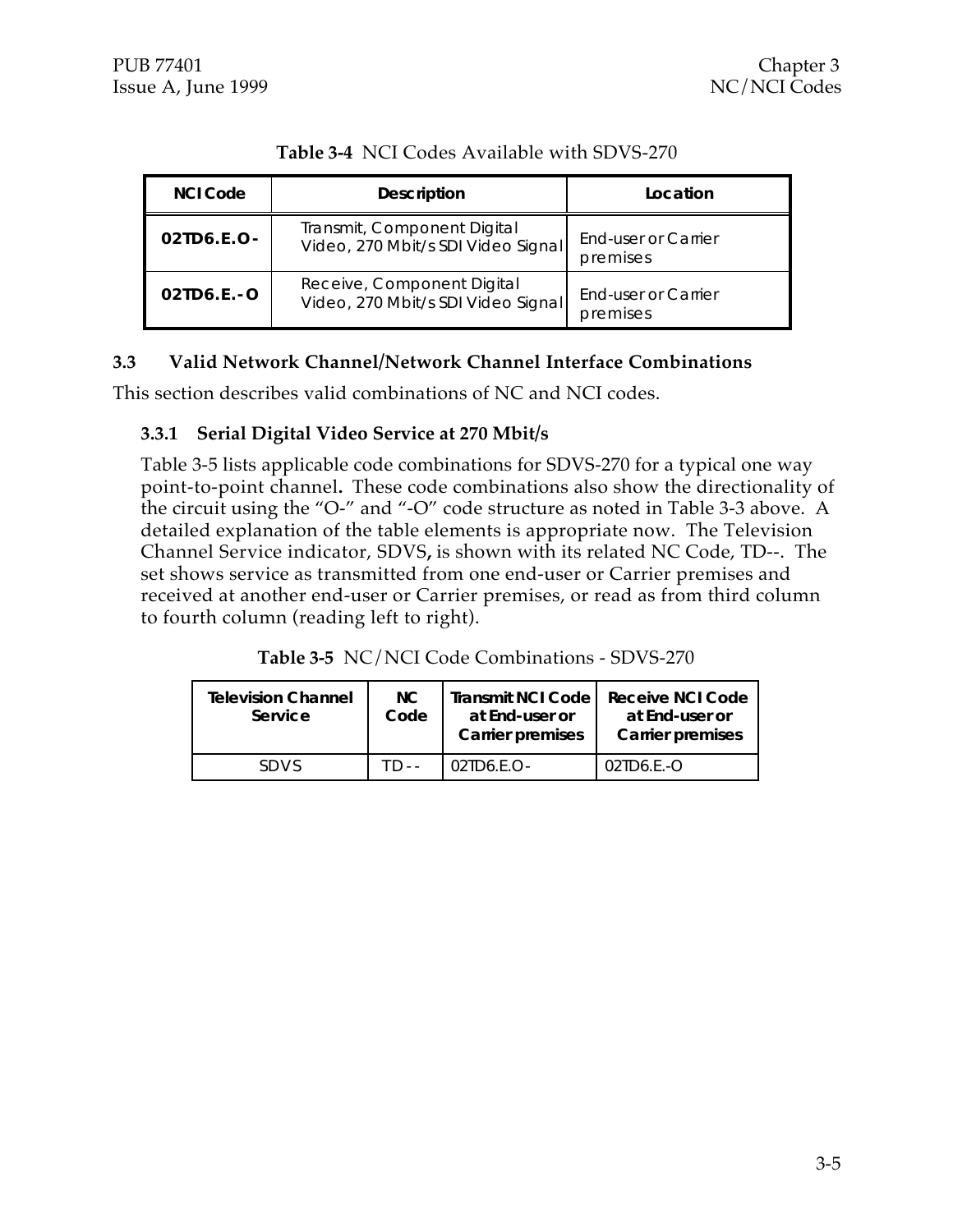## **Chapter and Section Page** 4. Technical Requirements.........................................................................................4-1 4.1 General............................................................................................................4-1 4.2 Physical Interface Specifications................................................................4-1 4.3 Electrical Interface Specification………………………………………...................4-2 4.3.1 Customer Input Signal Specifications .........................................4-2 4.3.2 Customer Cable Connection Specifications................................4-3 4.4 Performance Parameters of SDVS-270.....................................................4-3 4.5 Environmental Requirements..................................................................4-3 **Figures**

# 4-1 Configuration for Physical and Electrical Interfaces for SDVS-270................4-1 4-2 Serial Digital Waveform Eye Pattern for 270 Mbit/s SDI Video Signal........4-2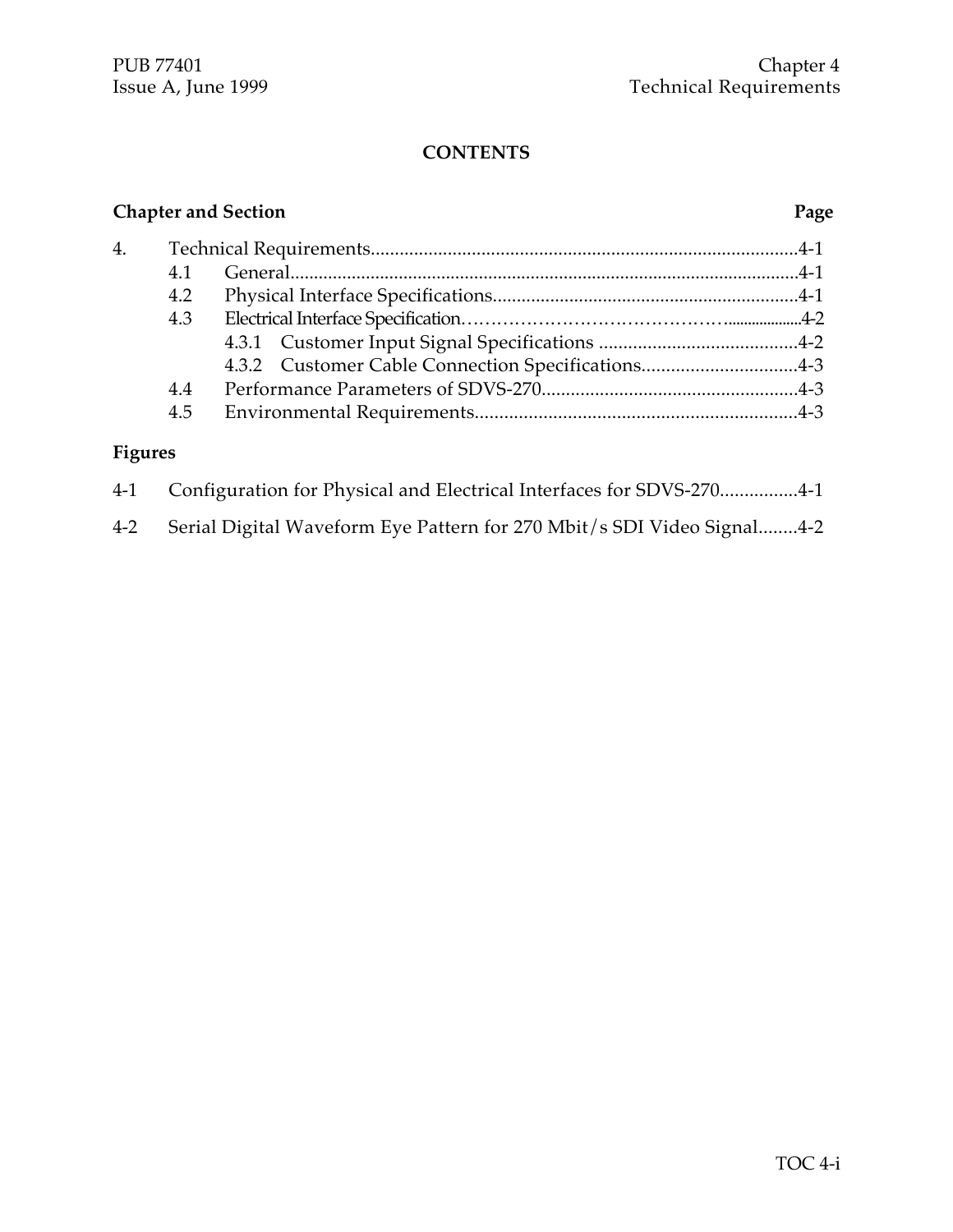#### **4. Technical Requirements**

#### **4.1 General**

This chapter provides information about the physical and electrical interface specifications of SDVS-270. These specifications are described at the customer connection to the network. The performance parameters of SDVS-270 are also described. Information in this section relates to the configuration in Figure 4-1.



#### **Figure 4-1 Configuration of Physical and Electrical Interfaces for SDVS-270**

#### **4.2 Physical Interface Specifications**

This is a 75 ohm unbalanced coaxial cable using a standard BNC (Bayonet) connector and shall be useable for frequencies up to 850 MHz. The coaxial connector (jack and plug) shall meet the performance requirements listed in MIL-C-39012 and the interface dimensions for coaxial connectors in MIL-STD-3484A.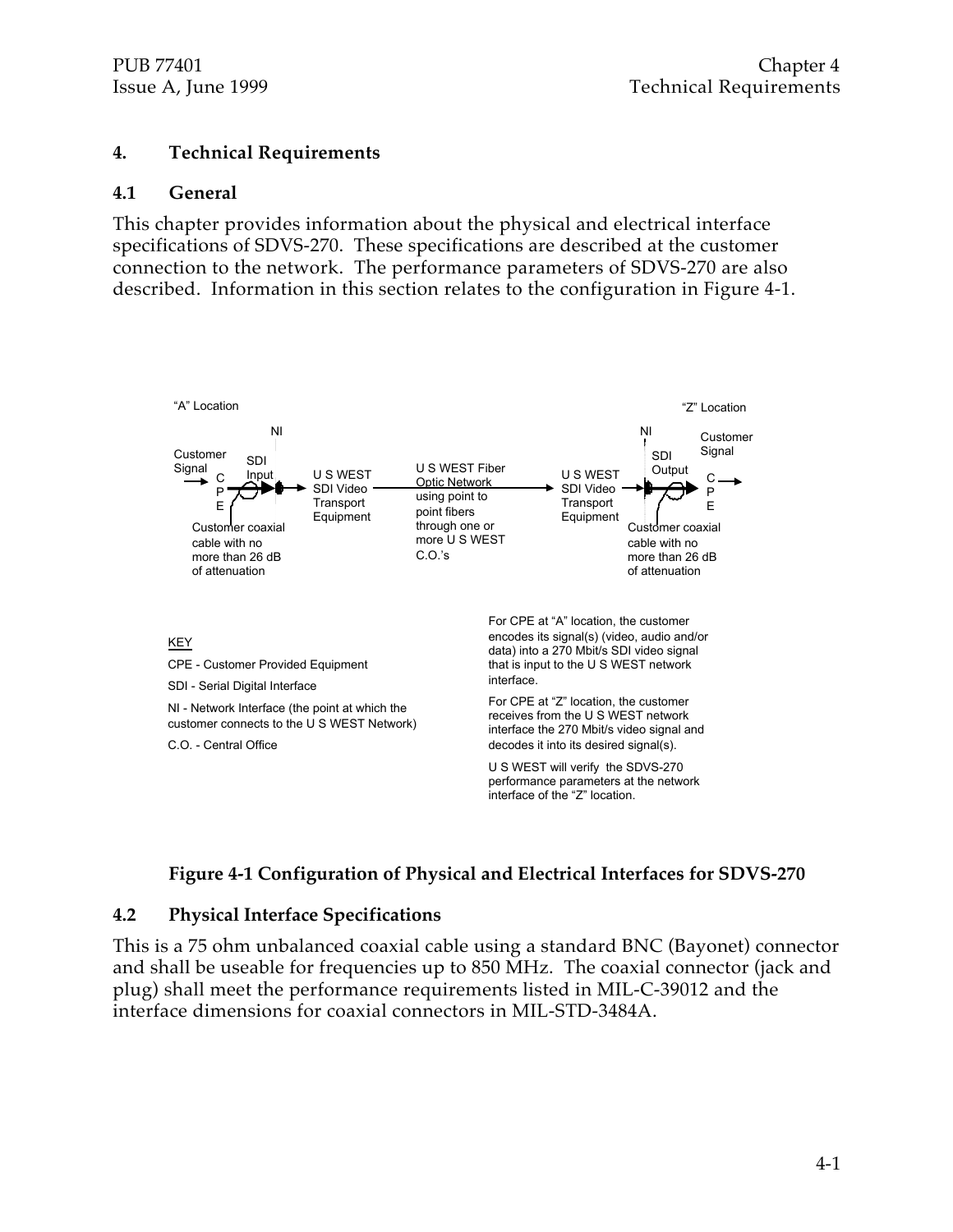#### **4.3 Electrical Interface Specifications**

The customer shall provide a standard electrical input signal using the appropriate cable connection to the U S WEST network equipment. These requirements are outlined below. The U S WEST SDI video equipment shall present an impedance of 75 ohms with a return loss of at least 15 dB at frequencies in the range from 5 to 270 MHz.

#### **4.3.1 Customer Input Signal Specifications**

The customer shall provide a 270 Mbit/s SDI video signal at the input to the U S WEST SDI video transport equipment. This signal shall meet the following parameters and as shown in Figure 4-2, Serial Digital Waveform Eye Pattern for 270 Mbit/s SDI Video Signal. The eye pattern has a unit interval (UI) of 3.7 ns for a NTSC component signal. These requirements can be measured using standard test equipment.

- Peak-to-peak signal amplitude =  $800 \text{ mV} \pm 10\%$  or a range of 720 mV to  $880$ mV
- Rise and fall times, determined between the  $20\%$  and  $80\%$  amplitude points of the waveform = values between  $0.4$  ns and  $1.50$  ns
- Signal waveform jitter shall be less than 0.2 UI or 740 ps peak-to-peak at 10 Hz

The customer signal format shall also be based on the channel coding and related parameters outlined in SMPTE 259M.



**Figure 4-2** Serial Digital Waveform Eye Pattern for 270 Mbit/s SDI Video Signal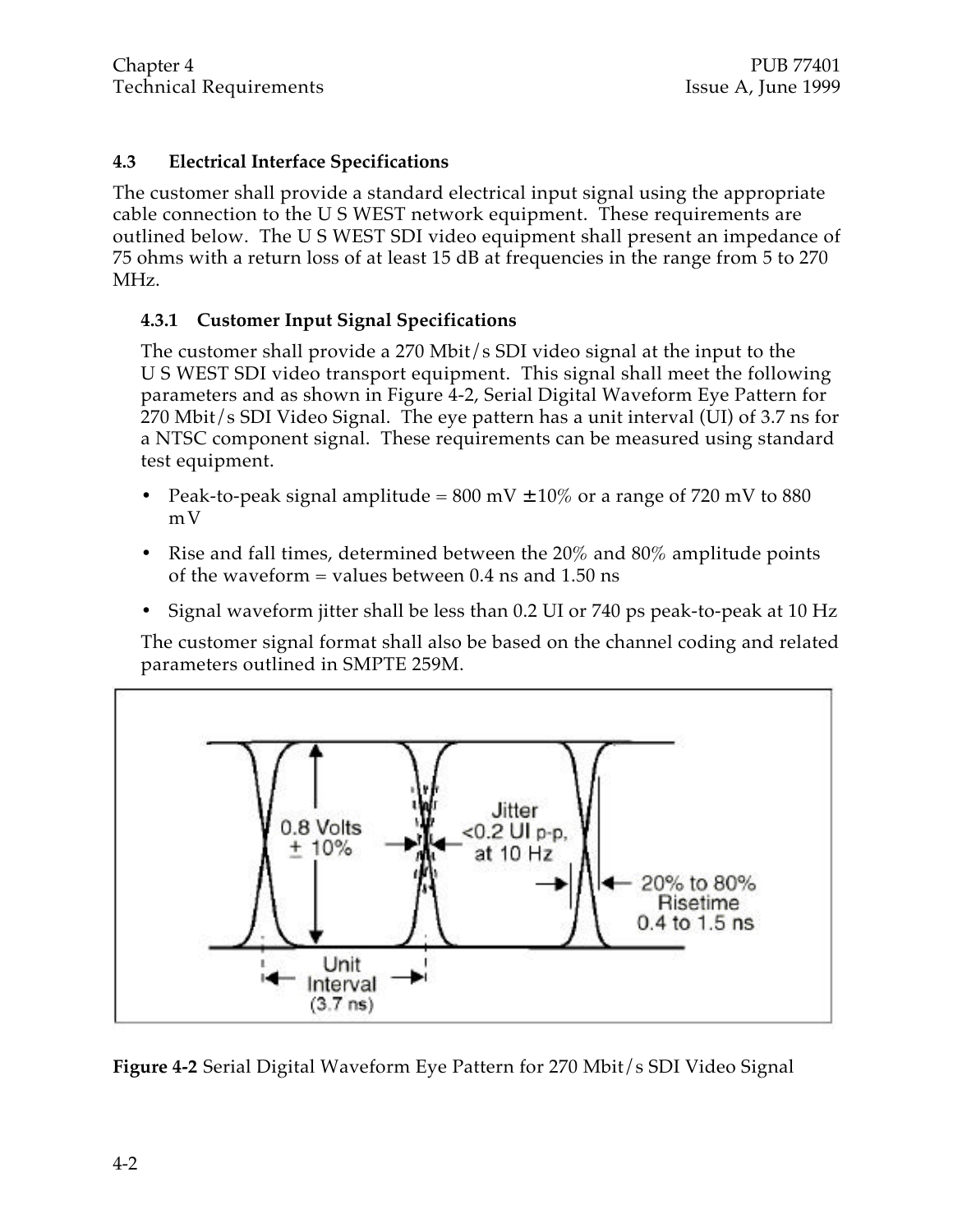#### **4.3.2 Customer Cable Connection Specifications**

In order to ensure proper signal strength and characteristics of the SDI input for connection to the U S WEST network interface, the customer shall use coaxial cable that has an attenuation value not to exceed 26 dB at 270 MHz. Depending on the type of coaxial cable used, this may equal a maximum cable length of approximately 200 meters. This same requirement shall be met at the output of the system, as the cable attenuation shall not exceed 26 dB or an approximate maximum length of 200 meters, depending on the type of coaxial cable used. The customer shall adhere to this guideline for its coaxial cable to ensure proper conversion of the SDI video signal to the NTSC video signal.

#### **4.4 Performance Parameters of SDVS-270**

U S WEST shall provide the customer at the network interface a 270 Mbit/s SDI video signal that meets the requirements outlined in Section 4.3 and Figure 4-2. In addition, an Error Detection and Handling (EDH) process is *under test* to determine the number of errors of SDVS-270 provided to the customer. EDH is based on making Cyclic Redundancy Check (CRC) calculations for each field of video, addressing the active picture (AP) area. This measurement is performed in accordance with SMPTE RP 165-1994, *Error Detection Checkwords and Status Flags for Use in Bit-Serial Digital Interfaces for Television*. The performance objective of U S WEST SDVS-270 is that the EDH does not exceed one (1) error detected per hour based on the active picture area.

#### **4.5 Environmental Requirements**

- Environmental (typically at a customer premises location)
	- Ambient temperature, 40 to 100°F
	- Humidity, 20 to 55%
- Power: At the Network Interface, the End-User, Interexchange Carrier or Local Exchange Carrier shall provide local power at these nominal values:
	- 60 Hz 120 VAC (preferred) or
	- - 48 VDC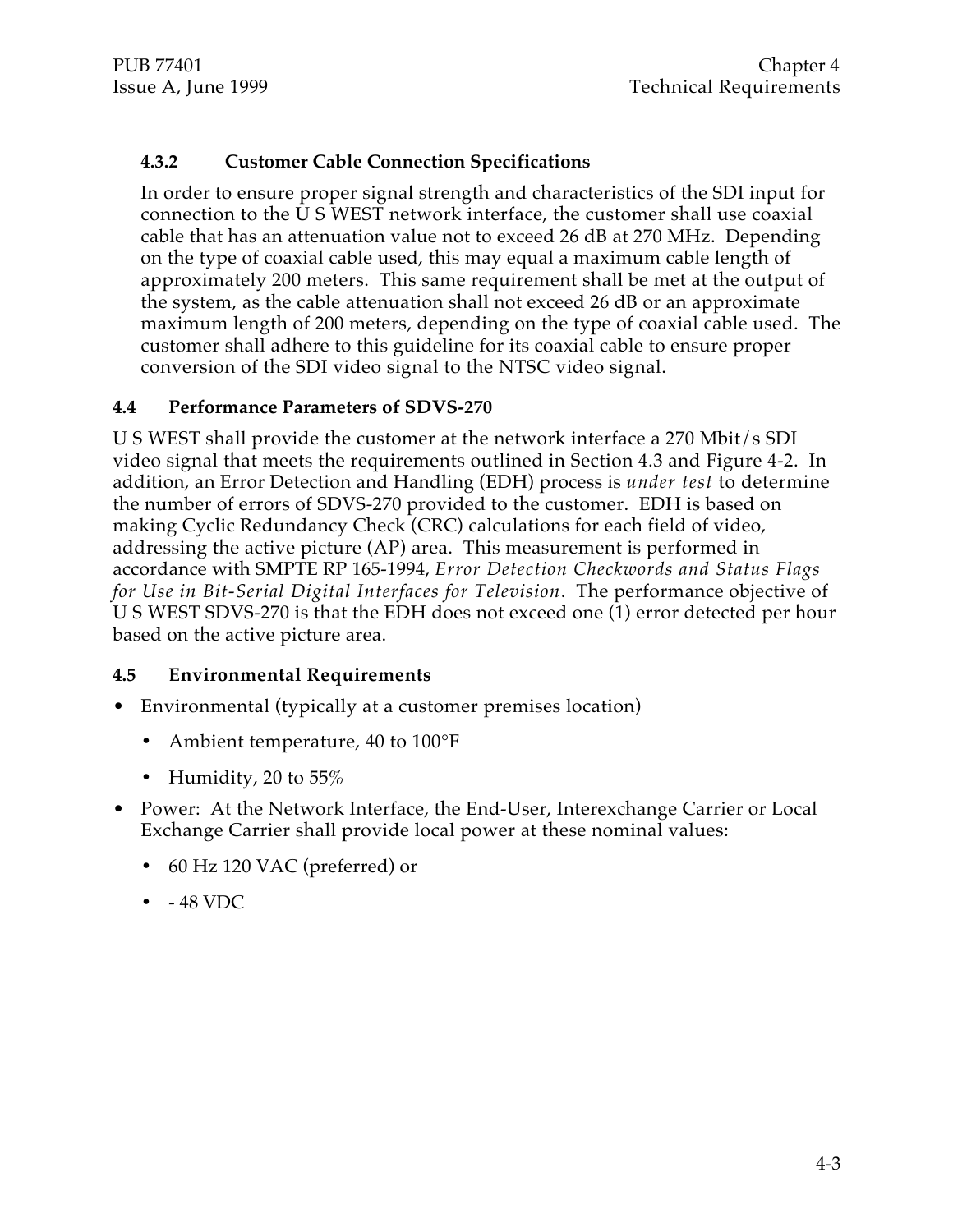|  | Chapter and Section | Page |
|--|---------------------|------|
|  |                     |      |
|  |                     |      |
|  |                     |      |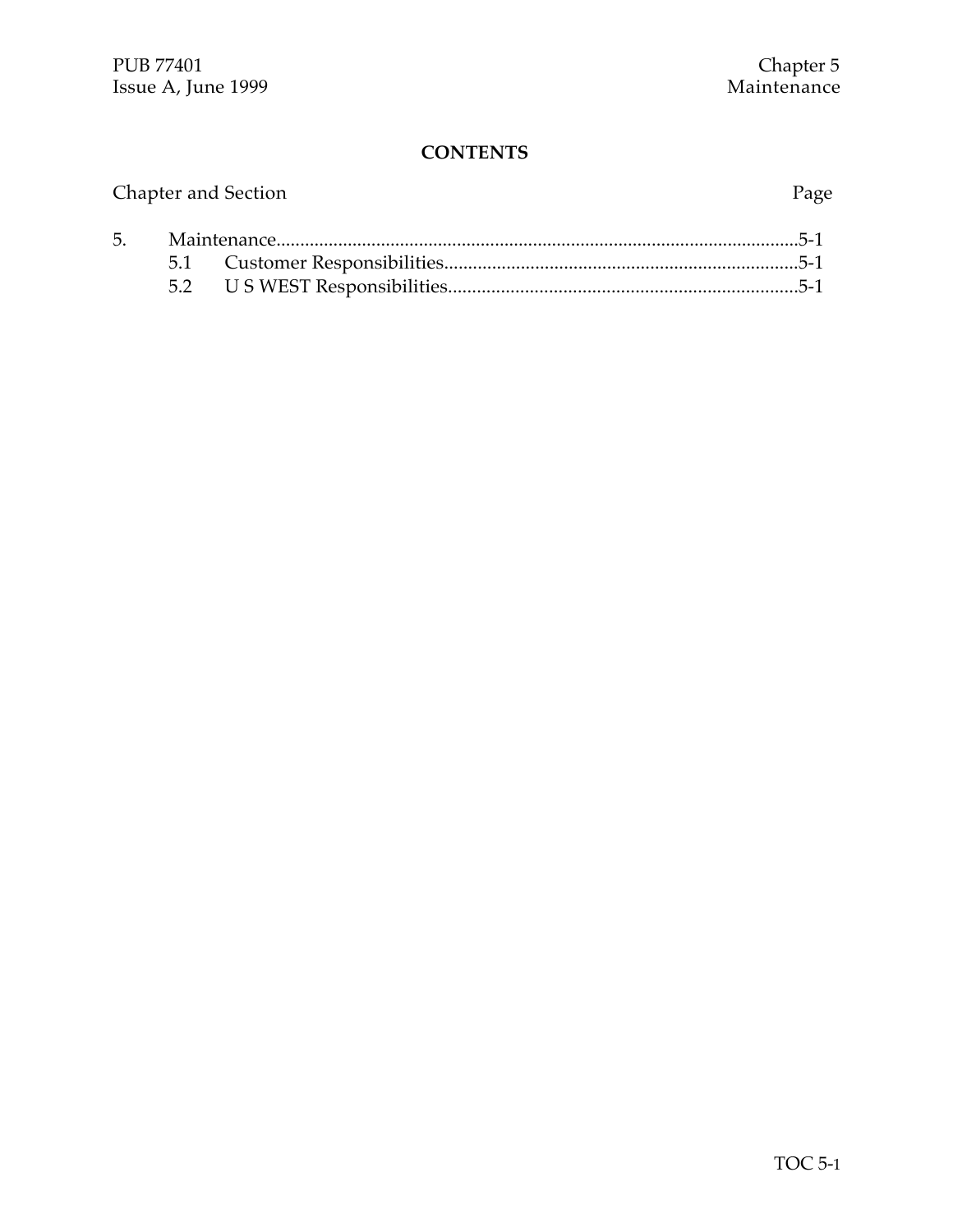#### **5. Maintenance**

#### **5.1 Customer Responsibilities**

The customer is responsible for all equipment and cable on the customer side of the network interface at their location in accordance with the procedures outlined in this document.

The customer or their agent must sectionalize the trouble and verify that the trouble is not in the customer owned equipment or cable before calling the **U S WEST** Customer Service Center.

If the trouble is isolated to the customer owned equipment or cable, the customer is responsible for clearing the trouble and restoring the service to normal. **U S WEST** will not be responsible for clocking or synchronization of any customer service applied to this interface.

#### **5.2 U S WEST Responsibilities**

**U S WEST** is responsible for all equipment and cable on the **U S WEST** side of the network interface at the customer's location. The performance parameters for this service are based on the values indicated in Section 4.4 of this document.

**U S WEST** is responsible for maintaining the transmission facility between customer locations which may include an interoffice facility.

**U S WEST** will furnish the customer a trouble reporting number and will initiate action to clear customer trouble within a time period of twenty (20) minutes after receiving the trouble report.

**U S WEST** is committed to a four (4) hour maximum service restoral time in the event of a service interruption due to an electronic component failure, with a two (2) hour objective. If the trouble is caused by a cable failure, the maximum service restoral time is eight (8) hours.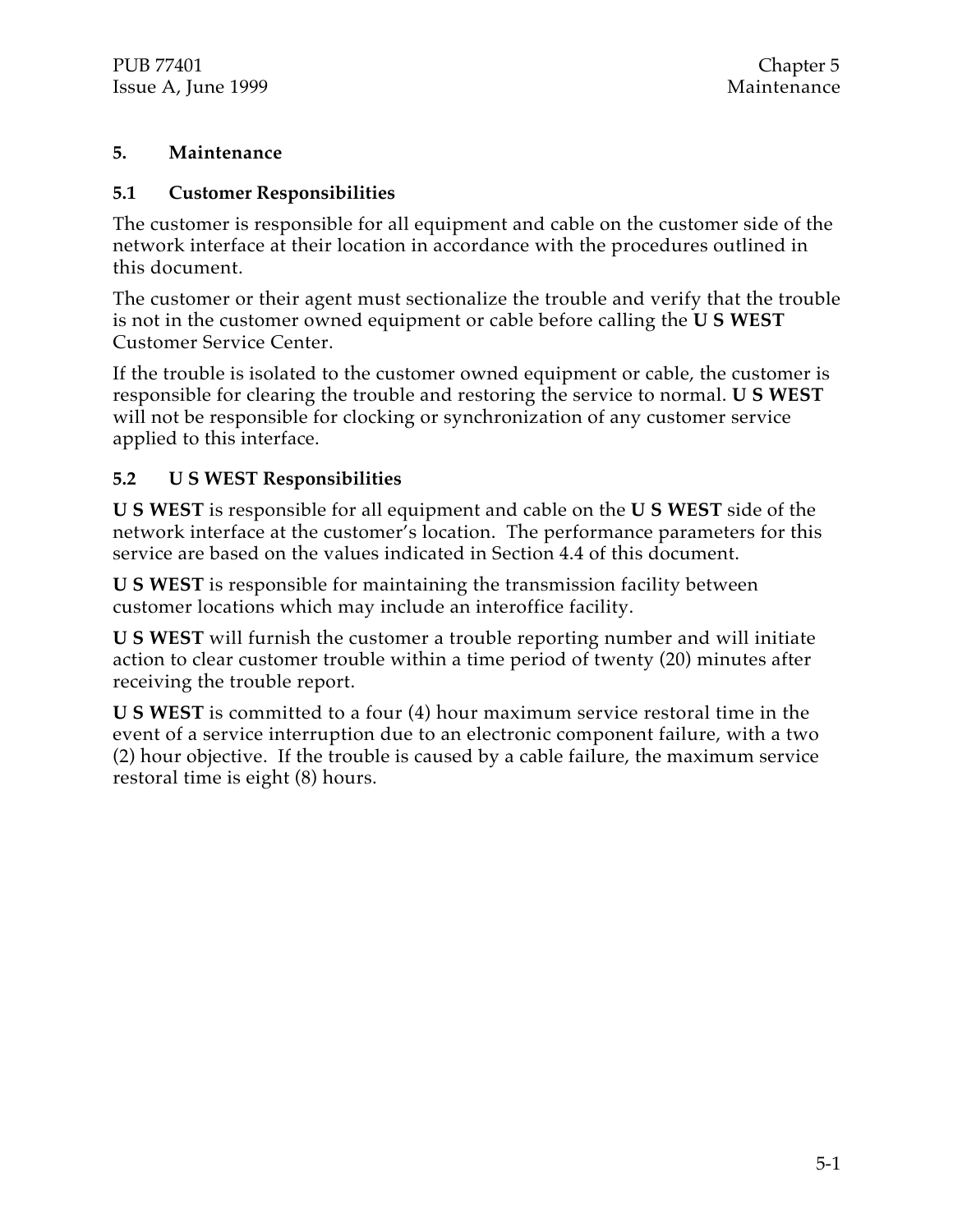# **Chapter and Section**

#### Page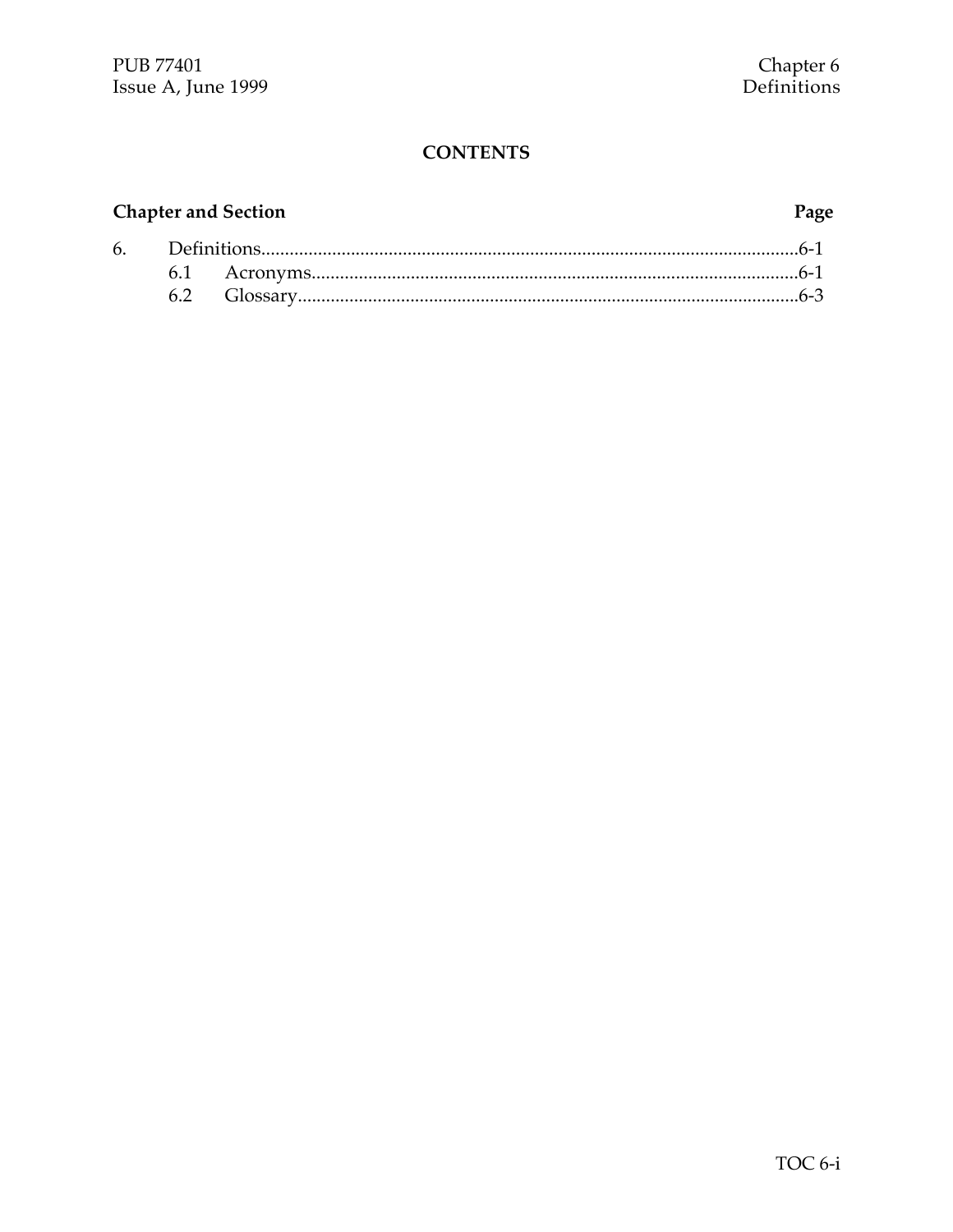## **6. Definitions**

# **6.1 Acronyms**

| ac          | alternating current                                                                                |
|-------------|----------------------------------------------------------------------------------------------------|
| AC          | <b>Access Customer</b>                                                                             |
| <b>ANSI</b> | American National Standards Institute                                                              |
| AP          | <b>Active Picture</b>                                                                              |
| <b>BIT</b>  | <b>Binary Digit</b>                                                                                |
| <b>BNC</b>  | Bayonet Coaxial Connector, meeting Interface Dimensions for<br>Coaxial-connectors in MIL-STD-3484A |
| bps         | Bits Per Second (Now bit/s)                                                                        |
| <b>BSCL</b> | Bell System Common Language®                                                                       |
| <b>BW</b>   | Bandwidth                                                                                          |
| CO          | <b>Central Office</b>                                                                              |
| <b>COE</b>  | Central Office Equipment                                                                           |
| <b>CRC</b>  | <b>Cyclic Redundancy Check</b>                                                                     |
| dB          | Decibel                                                                                            |
| dBm         | Decibel reference to one milliwatt                                                                 |
| dc          | <b>Direct Current</b>                                                                              |
| <b>EFS</b>  | <b>Error Free Seconds</b>                                                                          |
| <b>EIA</b>  | <b>Electronic Industries Association</b>                                                           |
| EU          | End User                                                                                           |
| FOT         | Fiber Optic Terminal                                                                               |
| Gbit/s      | Gigabit per Second                                                                                 |
| GHz         | Gigahertz                                                                                          |
| <b>IEC</b>  | Interexchange Carrier (or IC)                                                                      |
| <b>IEEE</b> | Institute for Electrical and Electronic Engineers                                                  |
| kbit/s      | kilobits per second $(1,000 \text{ bit/s})$                                                        |
| <b>LATA</b> | Local Access and Transport Area                                                                    |
| Mbit/s      | Megabit per Second                                                                                 |
| mV          | Millivolt                                                                                          |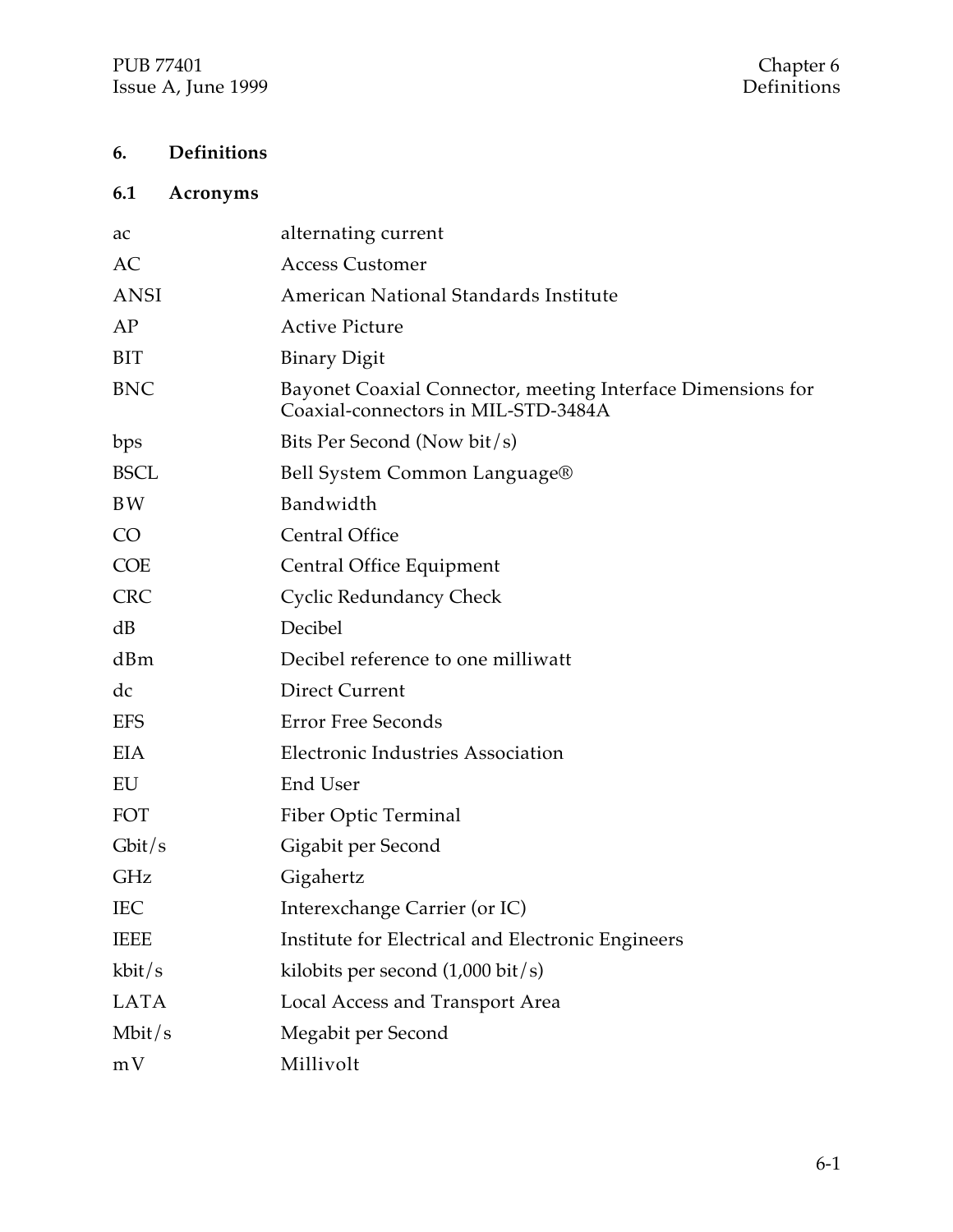## Chapter 6 PUB 77401<br>Definitions Issue A, June 1999 Issue A, June 1999

| NC           | Network Channel                                    |
|--------------|----------------------------------------------------|
| <b>NCI</b>   | Network Channel Interface                          |
| NI           | Network Interface                                  |
| <b>NRZI</b>  | Non-Return to Zero Inverted                        |
| ns           | Nanosecond                                         |
| <b>NTSC</b>  | National Television Systems Committee              |
| POP          | <b>Point Of Presence</b>                           |
| ps           | Picosecond                                         |
| <b>SDI</b>   | Serial Digital Interface                           |
| <b>SMPTE</b> | Society of Motion Picture and Television Engineers |
| TIA          | <b>Telecommunications Industry Association</b>     |
| <b>TLP</b>   | <b>Transmission Level Point</b>                    |
| <b>TOC</b>   | <b>Table of Contents</b>                           |
| UI           | Unit Interval                                      |
|              |                                                    |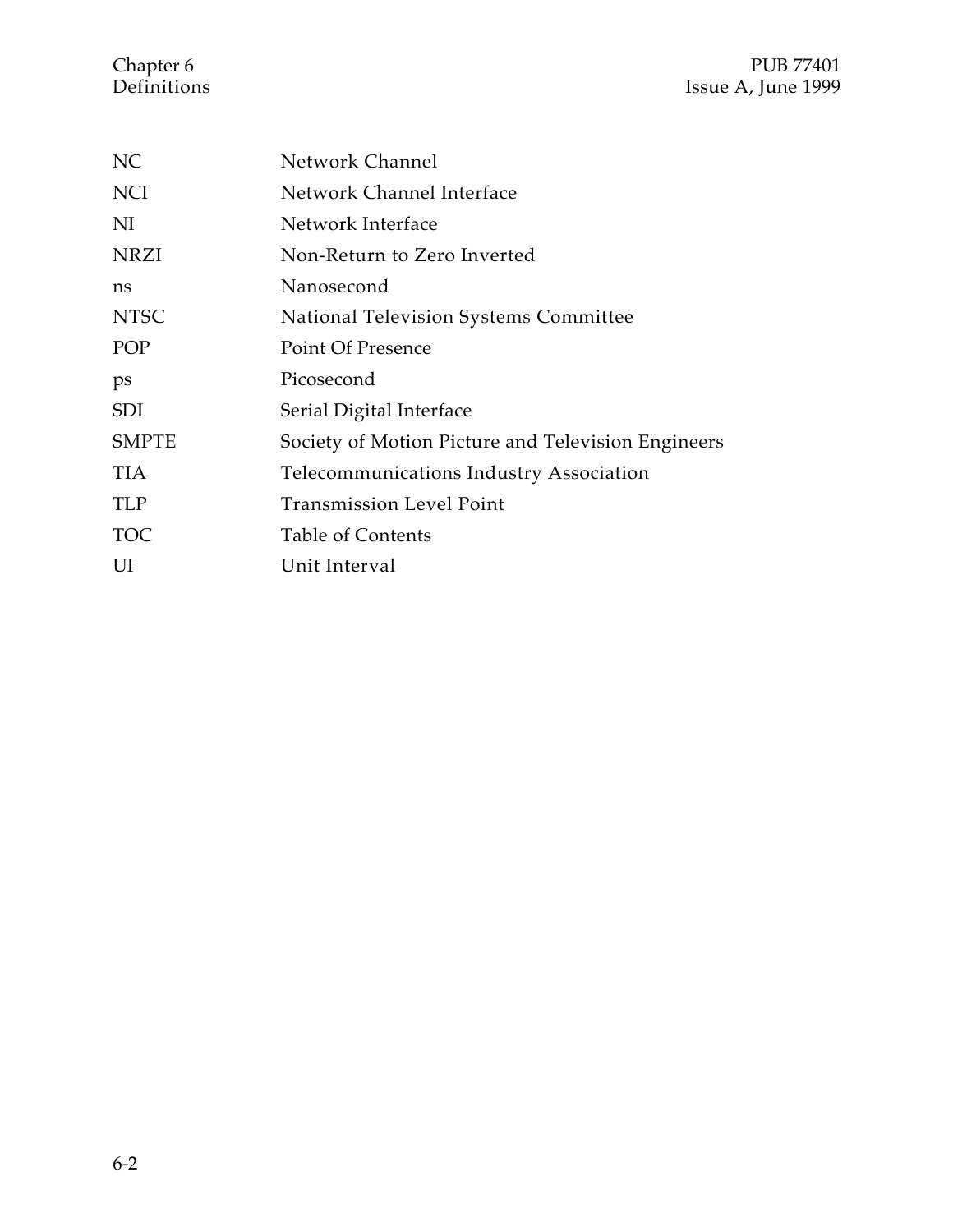#### **6.2 Glossary**

#### **Access Customers**

Any of the companies that provide telecommunications service between LATAs and/or order from the Access Tariffs. Includes Interexchange Carriers.

#### **Acronym**

A word formed from the first (or first few) letters of a series of words.

#### **Active Picture (AP)**

This is the live video area of a composite NTSC signal that is framed in the first field between horizontal lines 21 and 262 and in the second field between horizontal lines 284 and 525. For component NTSC video, the active picture is the region bounded by the start of active video and end of active video and by the vertical blanking area.

#### **American National Standards Institute (ANSI)**

An organization supported by the telecommunications industry to establish performance and interface standards.

#### **Amplitude Response Versus Frequency**

The amplitude response of a channel over the bandwidth provided. It is often called frequency response, and commonly is referred to as a single frequency within the passband.

#### **Availability**

The relative amount of time that a service is "usable" by a customer, represented as a percentage over a consecutive 12 month period.

#### **Bandwidth**

The range of frequencies that contain most of the energy or power of a signal; also, the range of frequencies over which a circuit of system is designed to operate.

#### **Bit (Binary Digit)**

A binary unit of information. It is represented by one of two possible conditions, such as the value 0 or 1, on or off, high potential or low potential, conducting or not conducting, magnetized or demagnetized. A Bit is the smallest unit of information, by definition.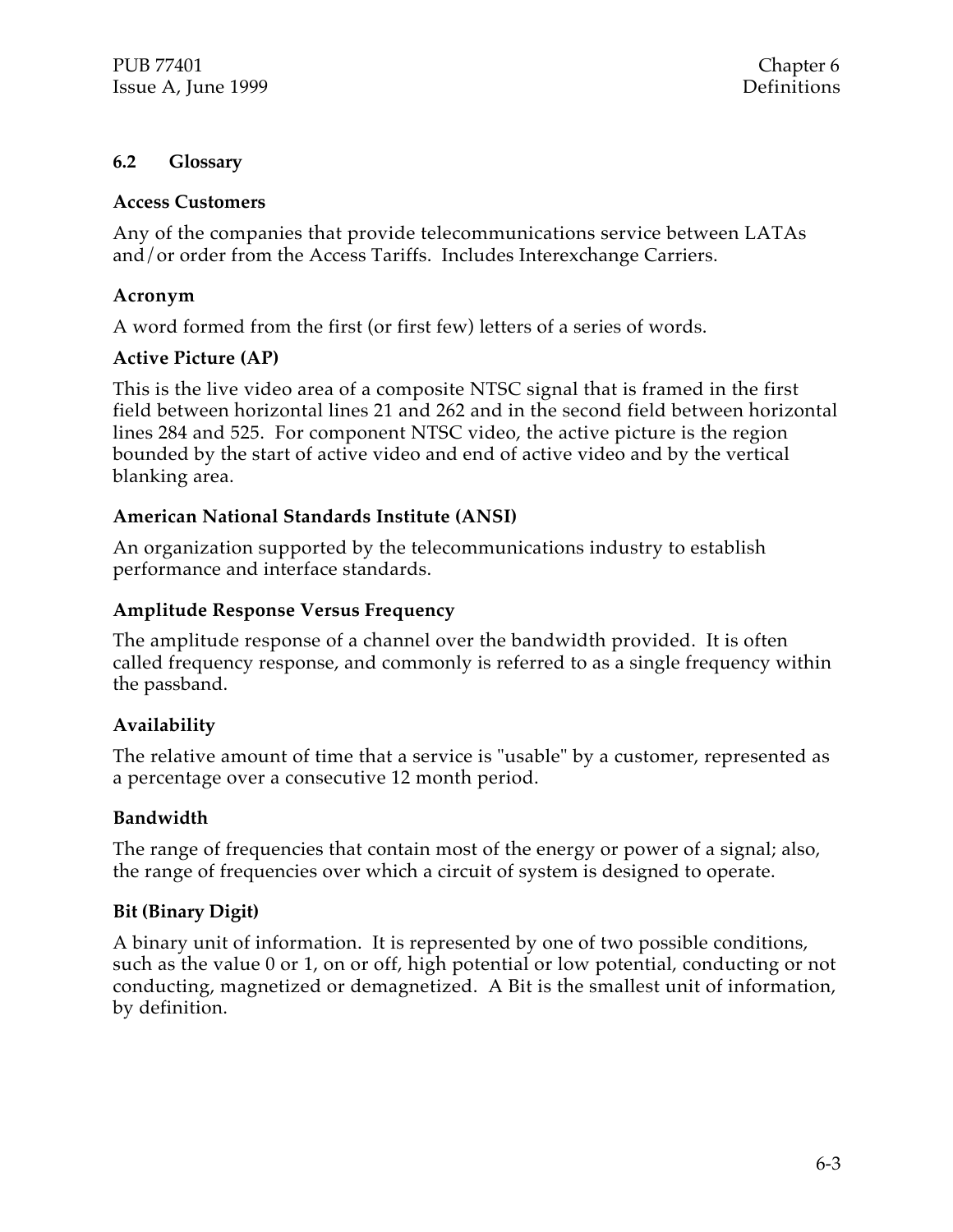#### **Bits/second (bit/s)**

Bits per second, e.g., 1200 bit/s. In data transmission, it is the number of binary zero and one bits transmitted in 1 second. Modern terminology uses "bit/s" e.g., 1200 bit/s.

#### **Carrier**

An organization whose function is to provide telecommunications services. Examples are: Local Exchange Carriers, Interexchange Carriers, Cellular Carriers, etc.

#### **Central Office**

A local switching system (or a portion thereof) and its associated equipment located at a wire center.

#### **Channel**

An electrical or photonic, in the case of fiber optic based transmission systems, communications path between two or more points of termination.

#### **CODEC**

Equipment that converts an analog signal into a digital signal (binary format) and which may compress the information content so that less bandwidth is required for transmission compared to the original signal format. Conversely, the decoder part converts the digital signal back into an analog signal and may provide for expansion of the signal.

#### **Customer Premises**

Denotes a building or portion(s) of a building occupied by a single customer or End-User either as a place of business or residence. Adjacent buildings and the buildings on the same continuous property occupied by the customer and not separated by a public thoroughfare are also considered the same customer's premises.

#### **Customer Provided Equipment (CPE)**

Equipment owned and maintained by the customer and located on their side of the End-User Point of Termination (EU-POT) network interface.

#### **Customers**

Denotes any individual, partnership or corporation who subscribes to the services provided by U S WEST. Customers are divided into two distinct and separate categories: (1) carriers, who provide services for hire for others, and (2) End-Users, who request services only for their own use.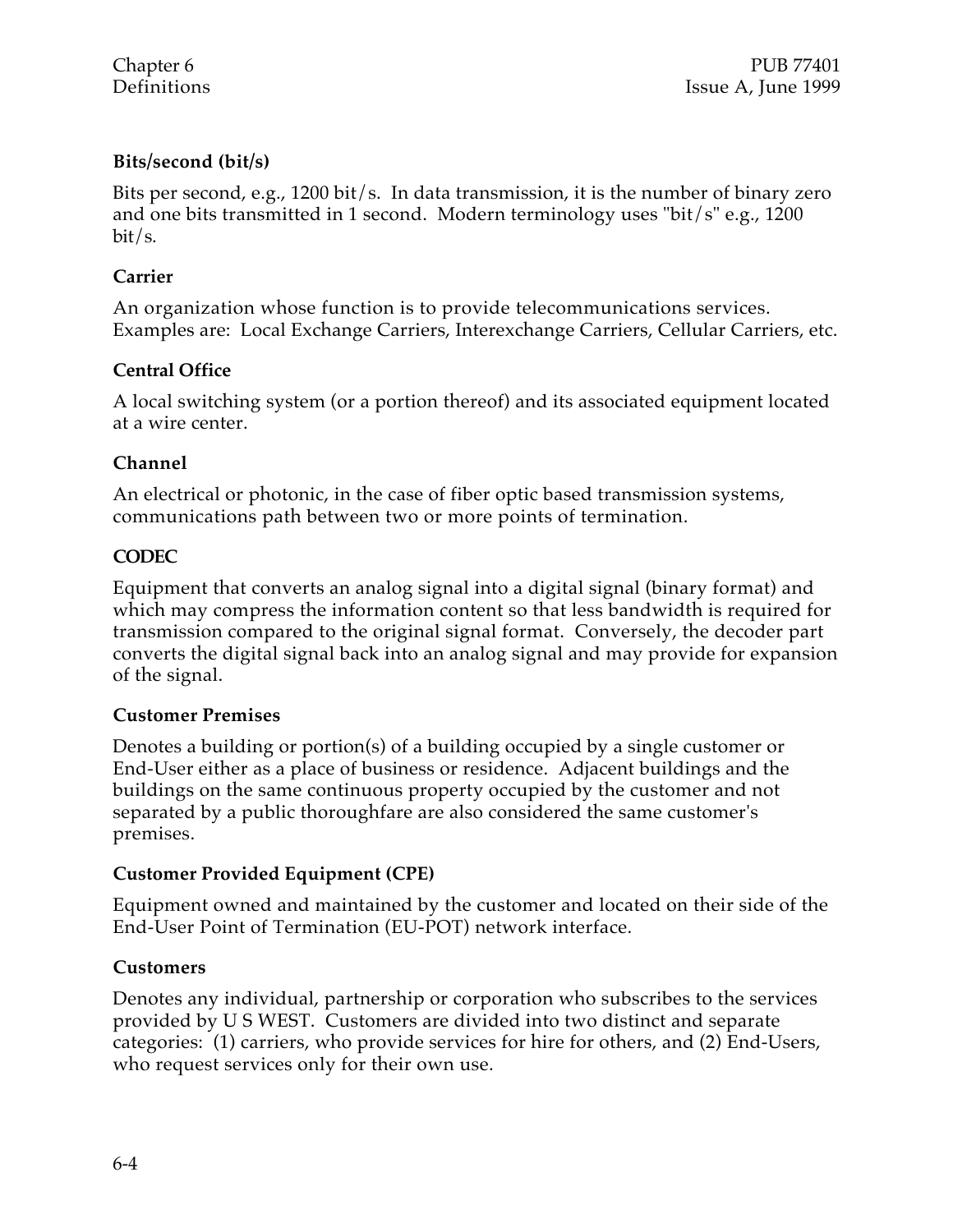PUB 77401 Chapter 6 Issue A, June 1999 Definitions

#### **Cyclic Redundancy Check (CRC)**

A method of checking the integrity of received data, where the check uses a polynomial algorithm based on the content of the data.

#### **End-User (EU)**

The term "end-user" denotes any customer of telecommunications service that is not a carrier, except that a carrier shall be deemed to be an "end-user" to the extent that such carrier uses a telecommunications service for administrative purposes without making such service available to others, directly or indirectly. The term is frequently used to denote the difference between a Carrier interface and an interface subject to unique regulatory requirements at non-Carrier customer premises (FCC Part 68, etc.).

#### **Error Free Second (EFS)**

A one-second interval which does not contain any bit-errors. Usually expressed as a percent over a consecutive 24-hour period. Note - A period of no signal shall be considered a period of errored bits.

#### **D1**

Digital video recording standard format, on 19 mm magnetic tape, for video component signals, according to the specifications of ITU-R BT.601/656. The term D1 is commonly used by the television industry to indicate component digital video, although its use is incorrect.

#### **d B m**

A decibel in which the reference power is one milliwatt. Decibel reference to one milliwatt.

#### **Decibel (dB)**

A unit measurement of transmission loss, gain, or relative level. It is the logarithmic unit of signal power ratio most commonly used in telephony. It is used to express the relationship between two signal powers, usually between two acoustical, electrical, or optical signals; it is equal to ten times the common logarithm of the ratio of the two signal powers.

#### **Demarcation Point**

See Network Interface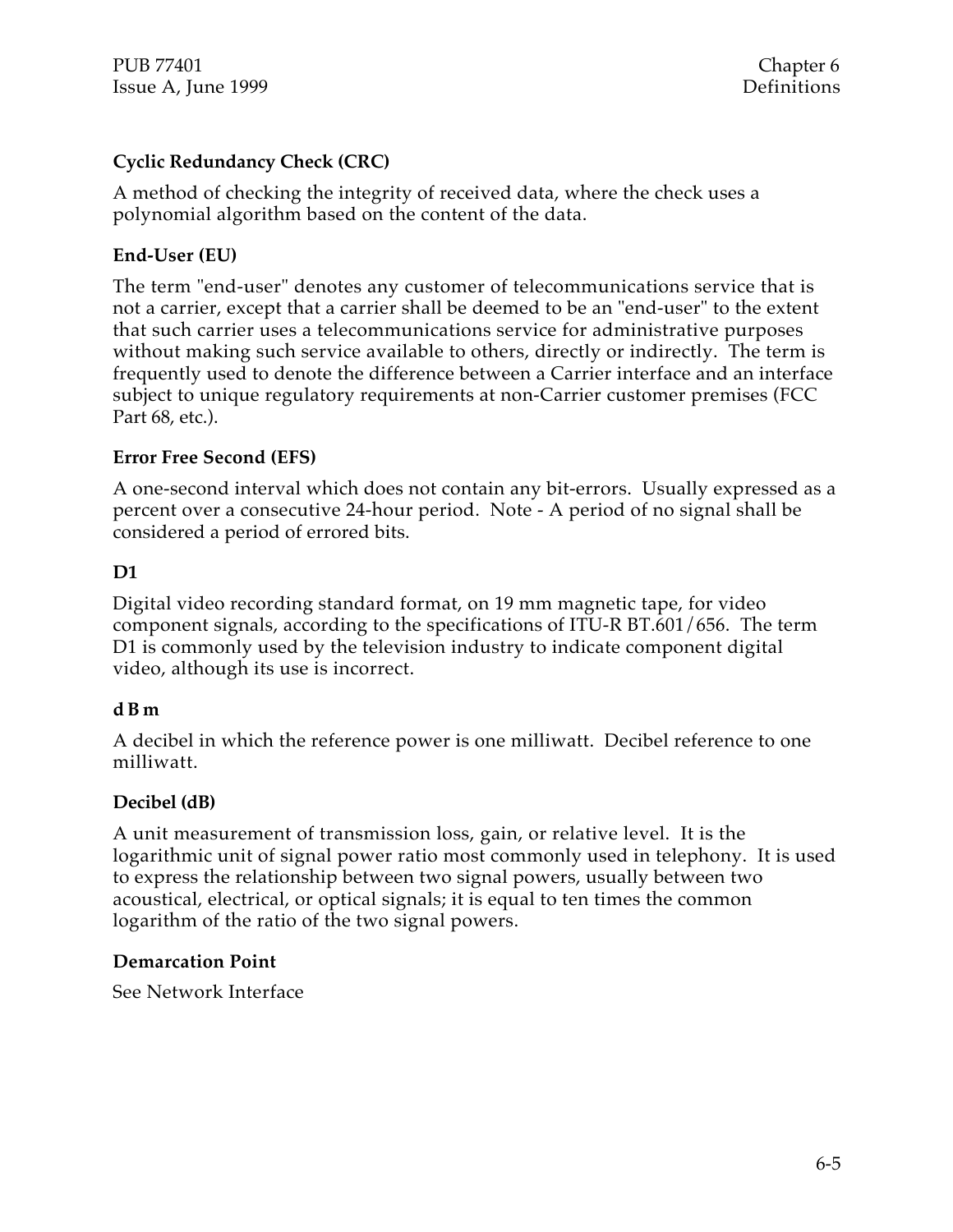#### **End-User (EU)**

The term "End-User" denotes any customer of telecommunications service that is not a carrier, except that a carrier shall be deemed to be an "End-User" to the extent that such carrier uses a telecommunications service for administrative purposes without making such service available to others, directly or indirectly. The term is frequently used to denote the difference between a Carrier interface and an interface subject to unique regulatory requirements at non-Carrier customer premises (FCC Part 68, etc.).

#### **Fiber Optic Terminal (FOT)**

The terminating or originating portion of a fiber optic system that performs both an electrical to optical conversion and a multiplexing function.

#### **Gigabit per Second (Gbit/s)**

One billion (1,000,000,000) bits per second.

#### **Impedance**

The total opposition offered by an electric circuit to the flow of an alternating current of a single frequency. It is a combination of resistance and reactance and is measured in ohms.

#### **Interexchange Carrier (IC)/(IEC) or Interexchange Common Carrier**

Any individual, partnership, association, joint-stock company, trust, governmental entity or corporation engaged for hire in interexchange, interstate or foreign communication by wire or radio.

#### **Interface Code**

See Network Channel Interface

#### **IRE Unit**

A unit equal to 1/140 of the peak-to-peak amplitude of the video signal, which is typically one volt. IRE is an acronym for Institute of Radio Engineers, the organization that defined the unit.

#### **Jitter**

Random timing distortions of a digital signal, whereby the appearance of a pulse differs from where the pulse should occur relative to time.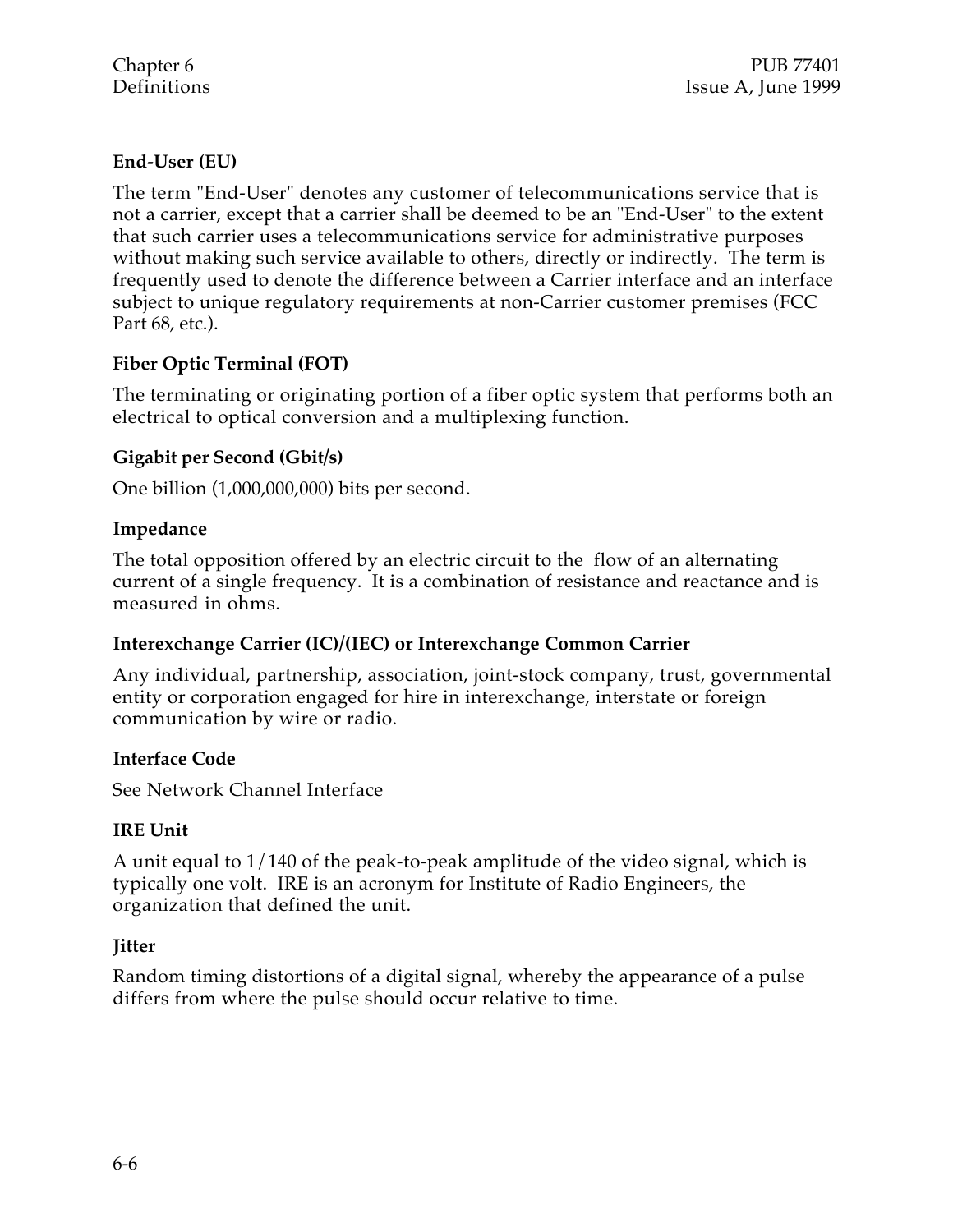#### **Kilobit/Second (kbit/s)**

One thousand (1000) bits/second

#### **Local Access and Transport Area (LATA)**

A geographic area for the provision and administration of communications service. It encompasses designated exchanges that are grouped to serve common social, economic and other purposes.

#### **Local Exchange Carrier (LEC)**

Any company or corporation engaged for hire in providing Access and intraLATA communications services.

#### **Megabit per Second (Mbit/s)**

One million (1,000,000) bits per second.

Millivolt (mV)

One thousandth of one volt.

#### **Nanosecond (ns)**

One billionth of one second.

#### **National Television Systems Committee (NTSC) Signal**

The standard North American television transmission signal format intended for the transmission of 525 line/60 field color or monochrome video and associated audio signals.

#### **Network**

The interconnected telecommunications equipment and facilities.

#### **Network Channel (NC) Code**

The Network Channel (NC) code is an encoded representation used to identify both switched and non-switched channel services. Included in this code set are customer options associated with individual channel services, or feature groups and other switched services.

#### **Network Channel Interface (NCI) Code**

The Network Channel Interface (NCI) code is an encoded representation used to identify five (5) interface elements located at a Point of Termination (POT) at a central office or at the Network Interface at a customer location. The Interface code elements are: Total Conductors, Protocol, Impedances, Protocol Options, and Transmission Level Points (TLP). (At a digital interface, the TLP element of the NCI code is not used.)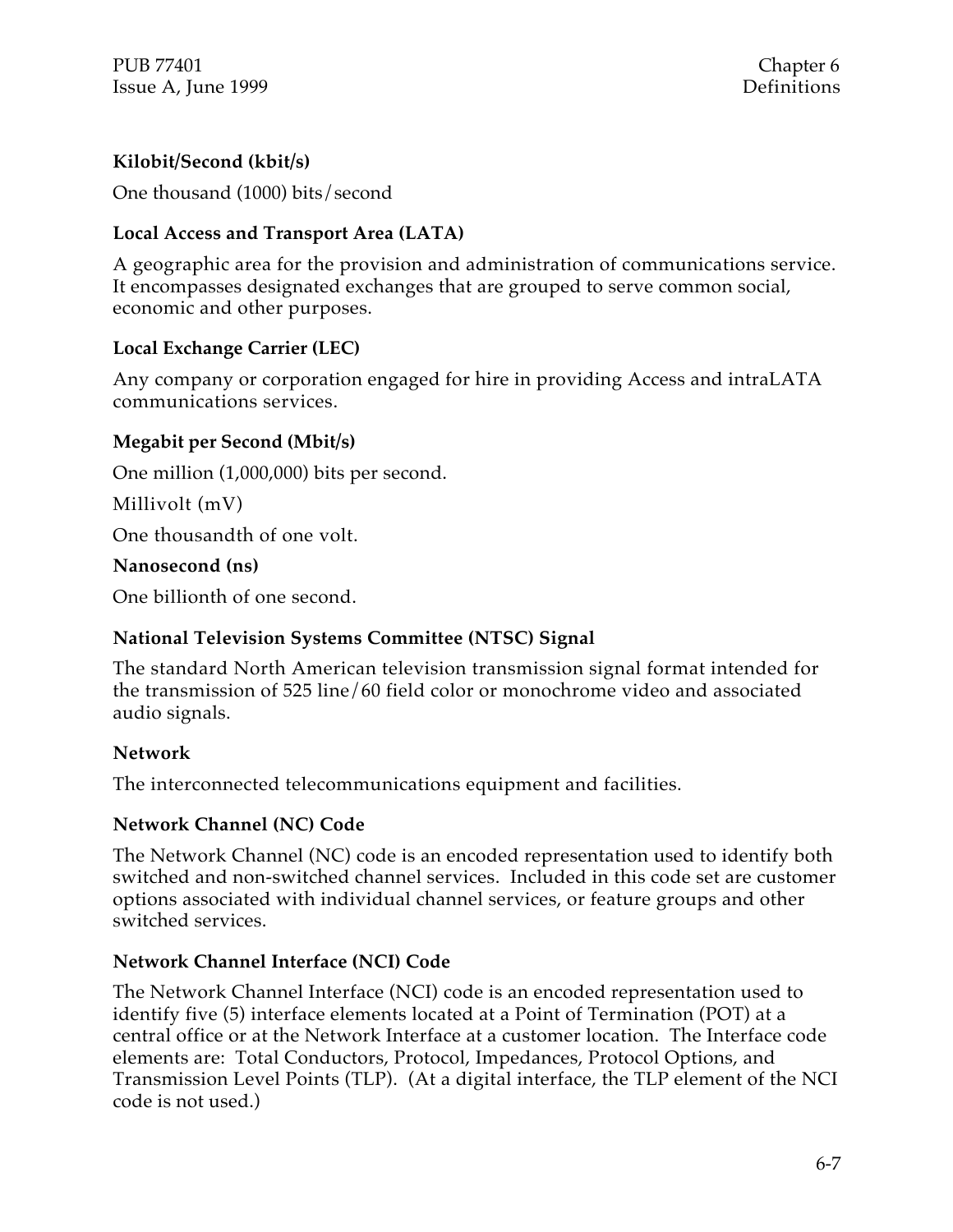#### **Network Interface (NI)**

The point of demarcation on the customer's premises at which U S WEST's responsibility for the provision of service ends.

#### **Non-Return to Zero Inverted (NRZI)**

A binary encoding scheme that inverts the signal on a "one" and leaves the signal unchanged for a "zero". Where a change in the voltage signals a "one" bit, and the absence of a change denotes a "zero" bit value. Also called transition coding.

#### **Ohm**

The unit of electric resistance.

#### **Picosecond (ps)**

One trillionth of one second

#### **Point-To-Point**

A circuit connecting two (and only two) points.

#### **Premises**

Denotes a building or portion(s) of a building occupied by a single customer or End-User either as a place of business or residence.

#### **Protocol**

The rules for communication system operation which must be followed if communication is to be effected; the complete interaction of all possible series of messages across an interface. Protocols may govern portions of a network, types of service, or administrative procedures.

#### **Protocol Code**

The Protocol (character positions 3 and 4 or the Network Channel Interface [NCI] Code) is a two-character alpha code that defines requirements for the interface regarding signaling and transmission.

#### **Return Loss**

Denotes a measure of the similarity between the two impedances at the junction of two transmission paths. The higher the return loss, the higher the similarity.

#### **Route**

The physical path established through a network for a particular circuit.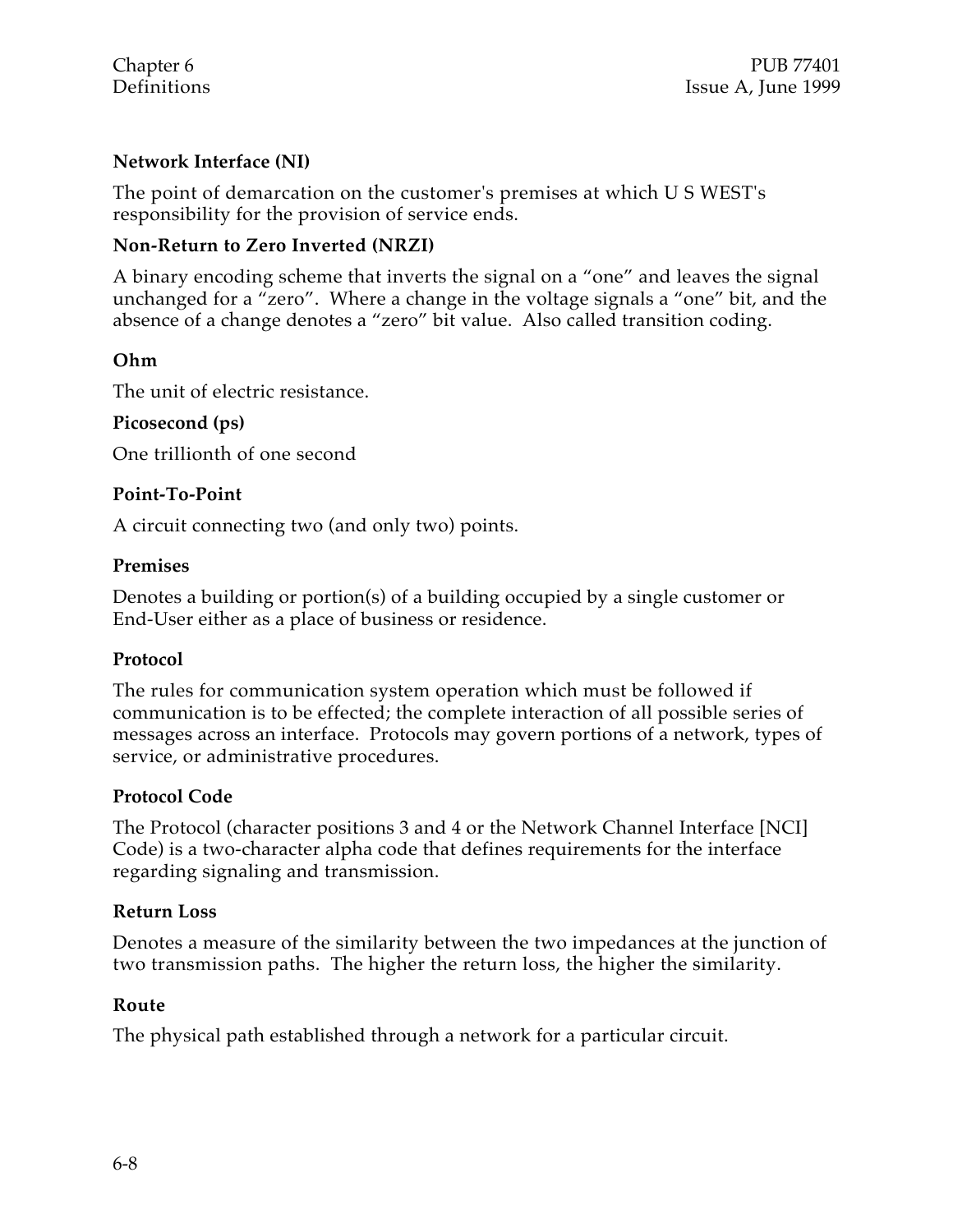#### **Service Code (A COMMON LANGUAGE® code set)**

A coded designation by which a particular Special Service Circuit may be identified. This designation must be unique, in a form that is readable and understandable, and be acceptable for both manual and mechanized procedures. [Special Service, as used by COMMON LANGUAGE® , may be called "Private Line", "Private Line Transport", "Switched Specials", "Dedicated Access", "Special Access", etc. in various tariffs and technical publications. Special Service is actually: COMMON LANGUAGE® Circuit Identification - Special Service, (abbreviated CLCI™ - S/S).]

#### **Society of Motion Picture and Television Engineers (SMPTE)**

An organization supported by the motion picture and television industry to establish television related performance and interface standards.

#### **Transmission Level Point (TLP)**

A point in a transmission system at which the ratio, usually expressed in decibels, of the power of a test signal at that point to the power of the test signal at a reference point, is specified. For example, a zero transmission level point (0 TLP) is an arbitrarily established point in a communication circuit to which all relative levels at other points in the circuit are referred.

#### **Transmission Path**

Denotes a path capable of transporting signals within the range of the service offering. A transmission path is comprised of physical or derived facilities consisting of any form or configuration of plant typically used in the telecommunications industry.

#### **Wire Center**

A building in which one or more central offices, used for the provision of local exchange services, are located.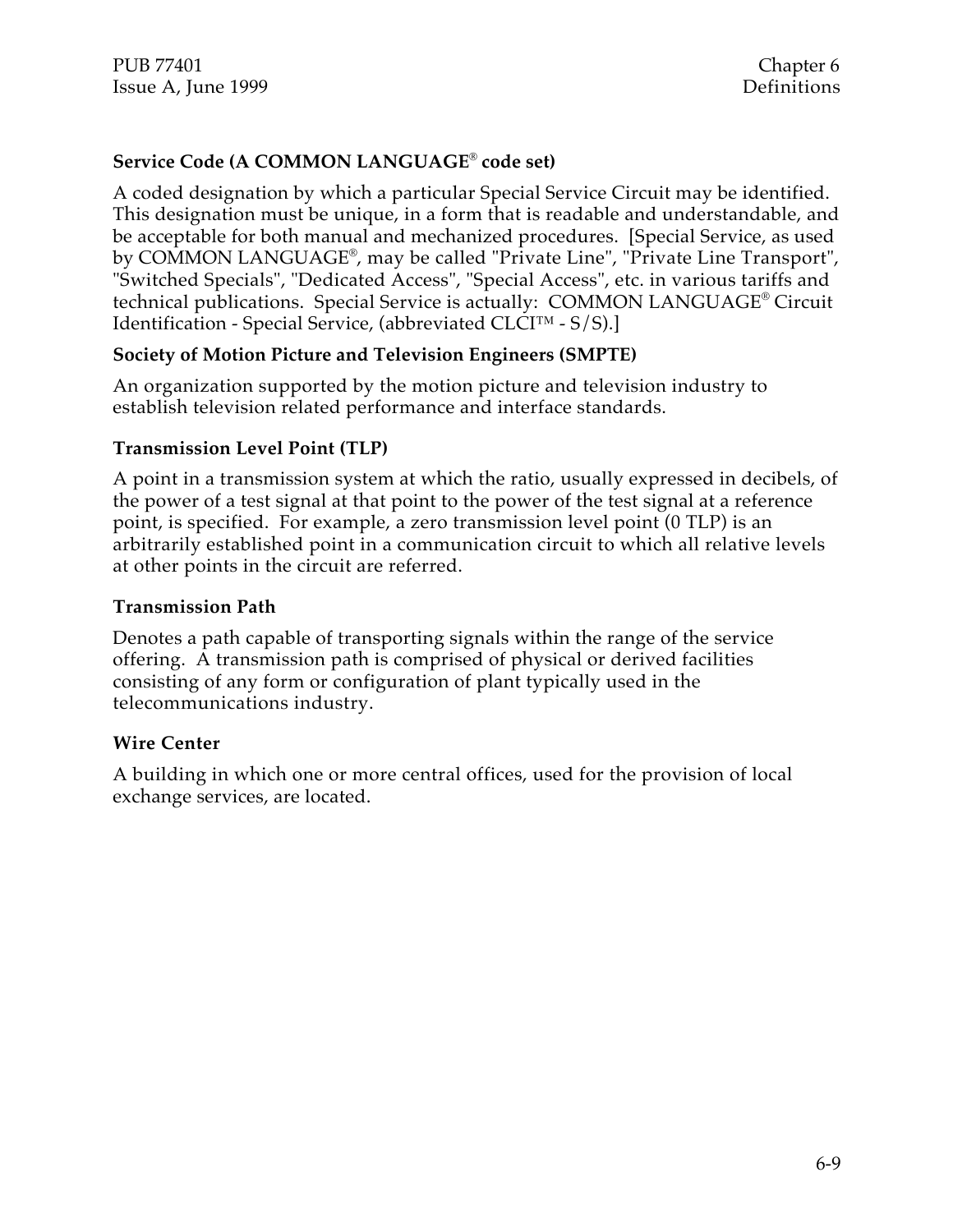# **Chapter and Section Page**

| 7. |     |                                                                 |  |
|----|-----|-----------------------------------------------------------------|--|
|    | 71  | American National Standards Institute Documents7-1              |  |
|    | 72  |                                                                 |  |
|    | 7.3 | Society of Motion Picture and Television Engineers Documents7-1 |  |
|    |     |                                                                 |  |
|    |     |                                                                 |  |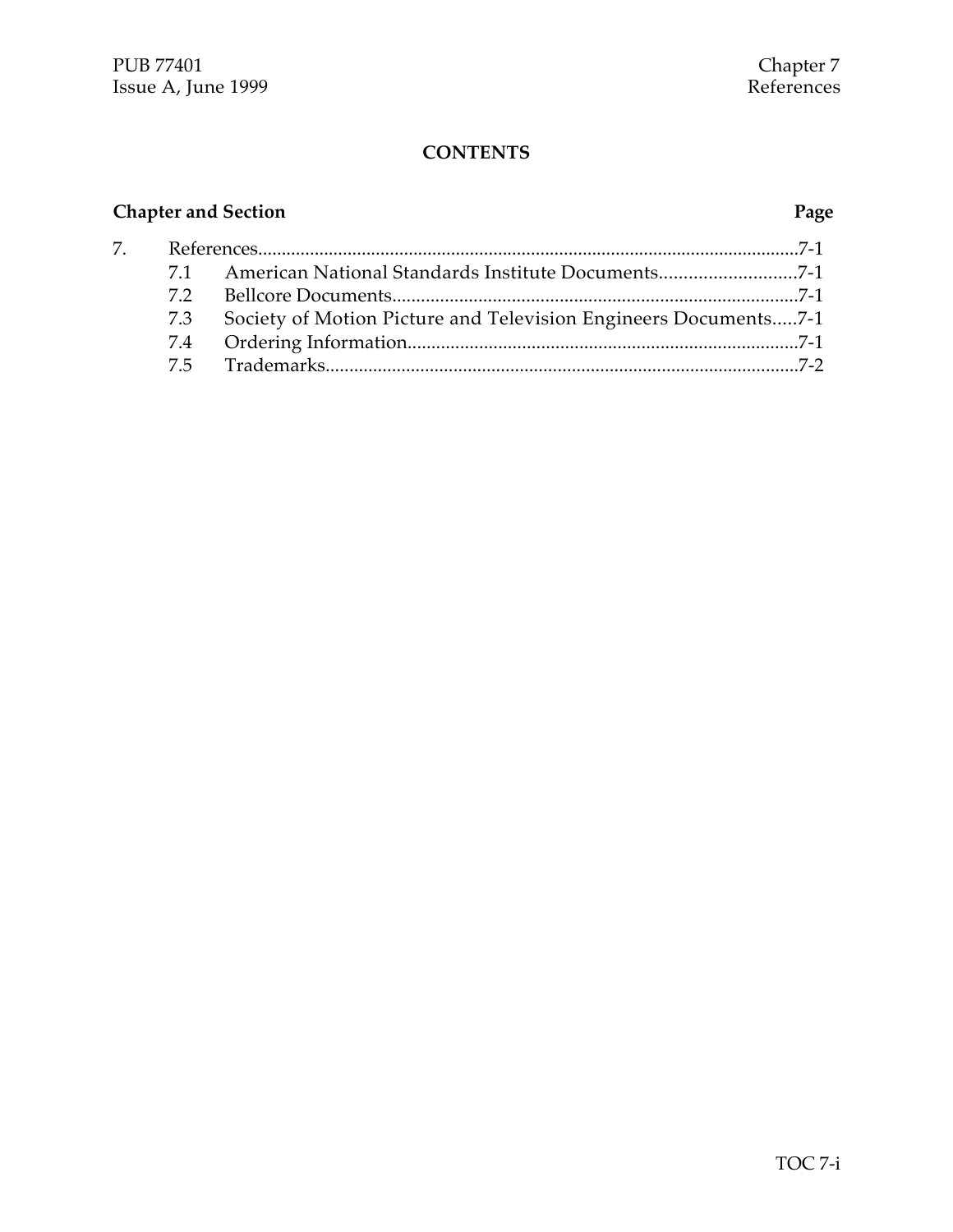#### **7. References**

#### **7.1 American National Standards Institute Documents**

ANSI T1.223-1991 *Information Interchange — Structure and Representation of Network Channel (NC) and Network Channel Interface (NCI) Codes for the North American Telecommunications System.*

#### **7.2 Bellcore Documents**

SR-STS-000307 *NC/NCI Code Dictionary.* Issue 8, April, 1997 (issued yearly).

#### **7.3 Society of Motion Picture and Television Engineers Documents**

SMPTE 259M-1997 *Television -- 10-Bit 4:2:2 Component and 4fsc Composite Digital Signals -- Serial Digital Interface*

SMPTE RP 165-1996 *Error Detection Checkwords and Status Flags for Use in Bit-Serial Digital Interfaces for Television*

#### **7.4 Ordering Information**

All documents are subject to change and their citation in this document reflects the most current information available at the time of printing. Readers are advised to check status and availability of all documents.

Those who are not U S WEST employees may order;

American National Standards Institute (ANSI) documents from:

American National Standards Institute Attn: Customer Service 11 West 42nd Street New York, NY 10036 Phone: (212) 642-4900 Fax: (212) 302-1286

ANSI has a catalog available which describes their publications.

Bellcore documents from:

Bellcore Customer Relations 8 Corporate Place, PYA 3A-184 Piscataway, NJ 08854-4156 Fax: (908) 336-2559 Phone: (800) 521-CORE (2673) (U.S. and Canada) Phone: (908) 699-5800 (Others)